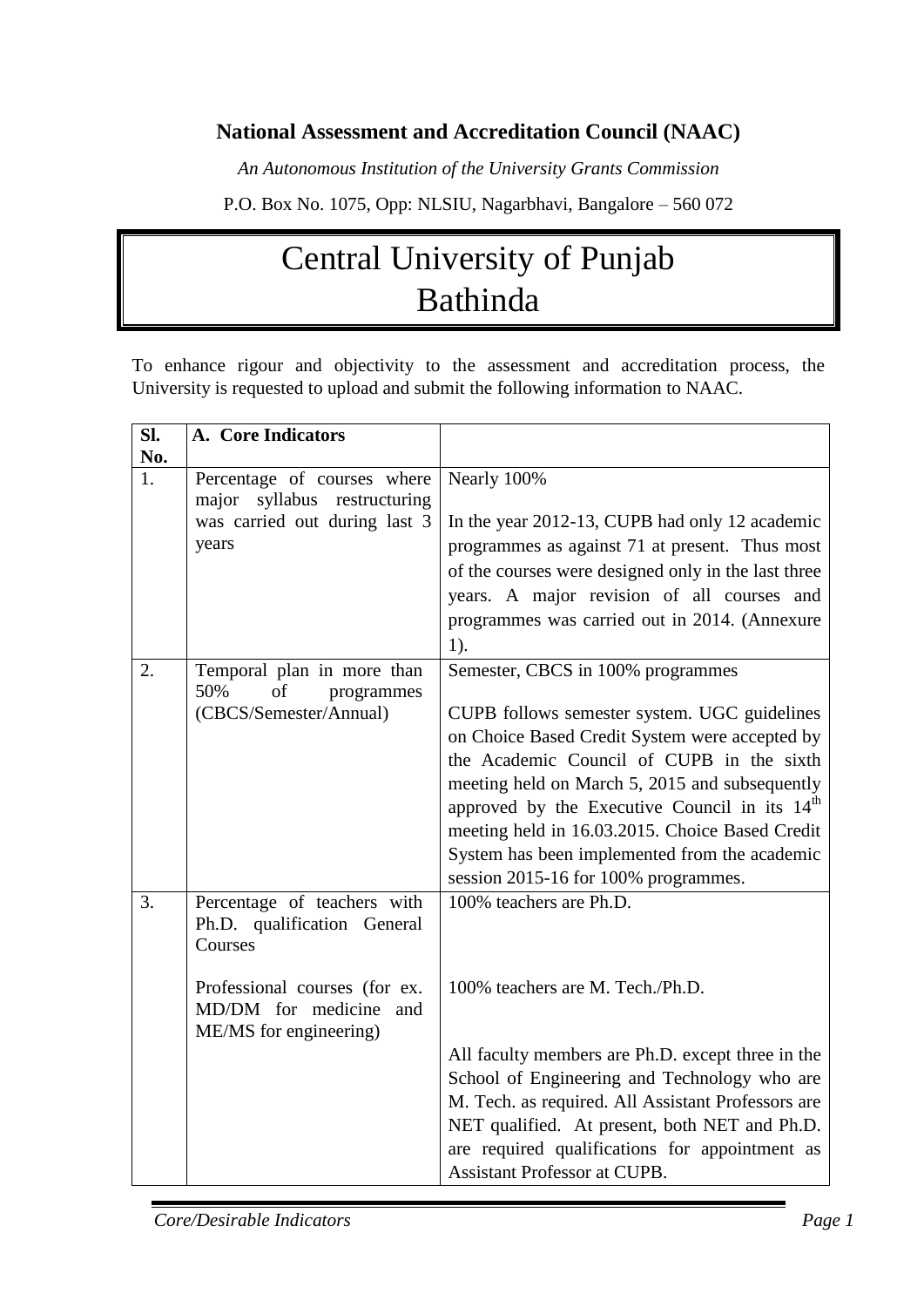| $\overline{4}$ . | Student computer ratio                                                                                                          | 1.9:1.0                                                                                                                                                                                                                                                                                                                                                                                                     |
|------------------|---------------------------------------------------------------------------------------------------------------------------------|-------------------------------------------------------------------------------------------------------------------------------------------------------------------------------------------------------------------------------------------------------------------------------------------------------------------------------------------------------------------------------------------------------------|
|                  |                                                                                                                                 | The university has a modern computer centre<br>with latest configuration workstations (Dell®)<br>each featuring all recent processors.<br>The<br>computer centre has 511 computers, 10 high end<br>work stations, blade server with capacity for 16<br>blades each having with 16 GB RAM (12 are<br>functional), two lease lines of 40 Mbps and 1<br>Gbps 22 laptops and 22 different kinds of<br>software. |
| 5.               | The number of departments<br>UGC/SAP/CAS/DST/<br>with<br>FIST etc, in university                                                | DST grants:<br>3<br><b>ICSSR</b> grant: 3                                                                                                                                                                                                                                                                                                                                                                   |
| 6.               | of<br>Post-Doctoral<br>Number<br>Fellows/Research Associates<br>working<br>a)<br>Locals<br>b)<br>outsiders                      | Local: 0<br>Outsider: 3                                                                                                                                                                                                                                                                                                                                                                                     |
| 7.               | Number of ongoing research<br>projects/per teacher                                                                              | 1 per teacher<br>(84 Projects and 84 teachers)<br>CUPB has in operation 24 internally funded and<br>60 externally funded research projects with a total<br>grant of Rs. 13.76 crores (Annexure 2).                                                                                                                                                                                                          |
| 8.               | of<br>Number<br>completed<br>research projects/per teacher<br>(Funded<br>by<br>National/International<br>Agencies)              | $7/84 = 0.084$<br>Seven projects worth Rs. 0.85 crores have been<br>completed recently                                                                                                                                                                                                                                                                                                                      |
| 9.               | Coordinated/Collaborative<br>(National<br>projects<br>and<br>International)                                                     | national/<br>International<br>collaborations<br>Seven<br>(Annexure 3).                                                                                                                                                                                                                                                                                                                                      |
| 10.              | National<br>recognitions<br>for<br>for<br>faculty<br>Teaching/Research/Consultan<br>cy/Extension<br>(Reputed/recognised bodies) | As many as 35 CUPB faculty members have<br>received national recognitions (Annexure 4).                                                                                                                                                                                                                                                                                                                     |
| 11.              | Number of Patents (last 5<br>years)                                                                                             | One in progress                                                                                                                                                                                                                                                                                                                                                                                             |
| 12.              | Output of M.Phil. & Ph.D. per<br>faculty                                                                                        | 2.71/ Faculty<br>228 dissertations submitted as per details in<br>Annexure 5.                                                                                                                                                                                                                                                                                                                               |
| 13.              | from<br>Revenue<br>generated<br>consultancy per year                                                                            | One consultancy of 1.15 lacs                                                                                                                                                                                                                                                                                                                                                                                |
| 14.              | Number<br>of<br>MoUs<br>with<br>International<br>recognized<br>bodies                                                           | One with University of Saskatchewan, Saskatoon                                                                                                                                                                                                                                                                                                                                                              |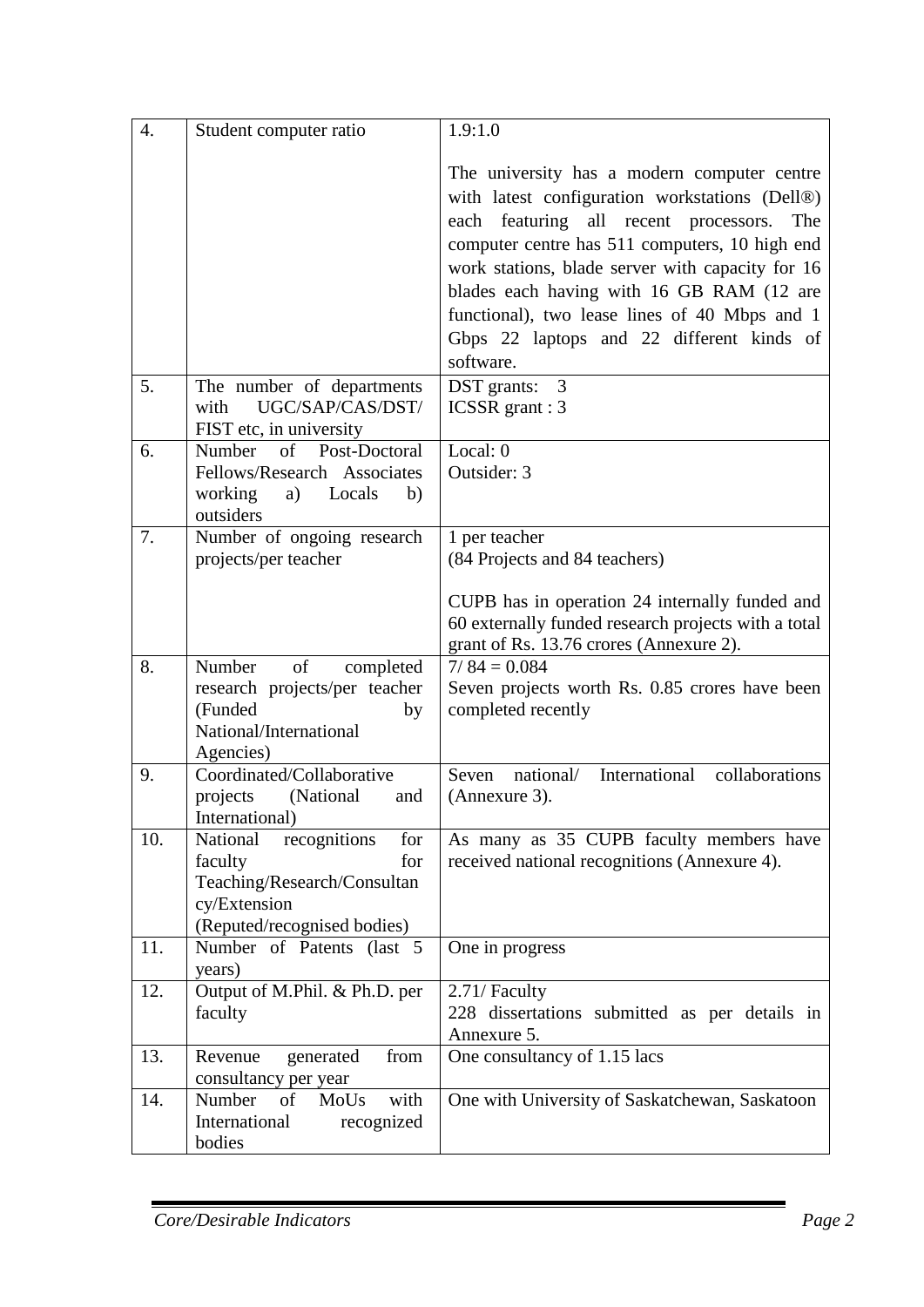| 15. | Publications per faculty         | 30.97/ Faculty member                                             |
|-----|----------------------------------|-------------------------------------------------------------------|
|     |                                  | On various research parameters such as relative                   |
|     |                                  | h-index, relative research papers citation and                    |
|     |                                  | relative ranking RG score; CUPB has surpassed                     |
|     |                                  | all the 13 central universities established in 2009               |
|     |                                  | and is ranked at no 1 (Annexure 6).                               |
|     |                                  | 2602                                                              |
|     | Total number of publications     |                                                                   |
|     | of the university                |                                                                   |
|     | of<br>Percentage<br>papers       | 84.44%                                                            |
|     | published in journals listed in  | $(2197 \text{ out of } 2602 \text{ papers are in impact factor})$ |
|     | well-known databases             | indexed journals)                                                 |
|     |                                  |                                                                   |
|     |                                  | The faculty of CUPB has to its credit 1374 papers                 |
|     |                                  | in impact factor journals, 823 papers in indexed                  |
|     |                                  | journals, 56 books, 44 edited books, 14                           |
|     |                                  | monographs and 291 book chapters. The faculty                     |
|     |                                  | has 48 research papers in journals with impact                    |
|     |                                  | factor between 8.0 to 31.5; 218 with impact                       |
|     |                                  |                                                                   |
|     |                                  | factor of 4.0 to 8.0 and 489 with impact factor of                |
|     |                                  | 2.0 to 4.0. Cumulative citation index of the                      |
|     |                                  | faculty is 25695 and average h-index is 5.77.                     |
| 16. | Average impact factor<br>of      | 2.947 (for impact factor publications)                            |
|     | publications                     |                                                                   |
| 17. | Number of papers with more       | A total of 25695 citations for 2602 papers.                       |
|     | than 10 citations                | Hence average of 9.87 citations for each paper.                   |
| 18. | Number of book titles per        | 27.7 books/ student                                               |
|     | student (in the central library) | (25070 books for 904 students)                                    |
|     | excluding book bank              |                                                                   |
| 19. | Percentage<br>of<br>annual       | 64.77% and 56.22% of annual library budget was                    |
|     | allocation for library spent on  | spent on purchase of journals for the years 2013-                 |
|     | purchase of journals (national   | 14 and 2014-15 (Annexure 7).                                      |
|     | $&$ international) and other     |                                                                   |
|     | library<br>(CDs,<br>resources    |                                                                   |
|     | Cassettes, etc.)                 |                                                                   |
| 20. | Number<br>of                     | Seven Workshops (Annexure 8).                                     |
|     | national/international           |                                                                   |
|     | conferences/<br>workshops        |                                                                   |
|     | organised per department per     |                                                                   |
|     | year and names of experts        |                                                                   |
|     | participated                     |                                                                   |
| 21. | in<br>performance<br>Student     | 194 students cleared national level competitive                   |
|     | national/international<br>level  | examinations (Annexure 9).                                        |
|     | examinations                     |                                                                   |
|     | (eg: ET/SLET/GATE/GMAT           |                                                                   |
|     | /CAT, GRE/TOFEL,<br>Civil        |                                                                   |
|     | Services                         |                                                                   |
| 22. | Teacher<br>Ratio<br>Student      | 10.76:1.00                                                        |
|     | all<br>(average)<br>across       | 904 students; 84 Faculty                                          |

*Core/Desirable Indicators Page 3*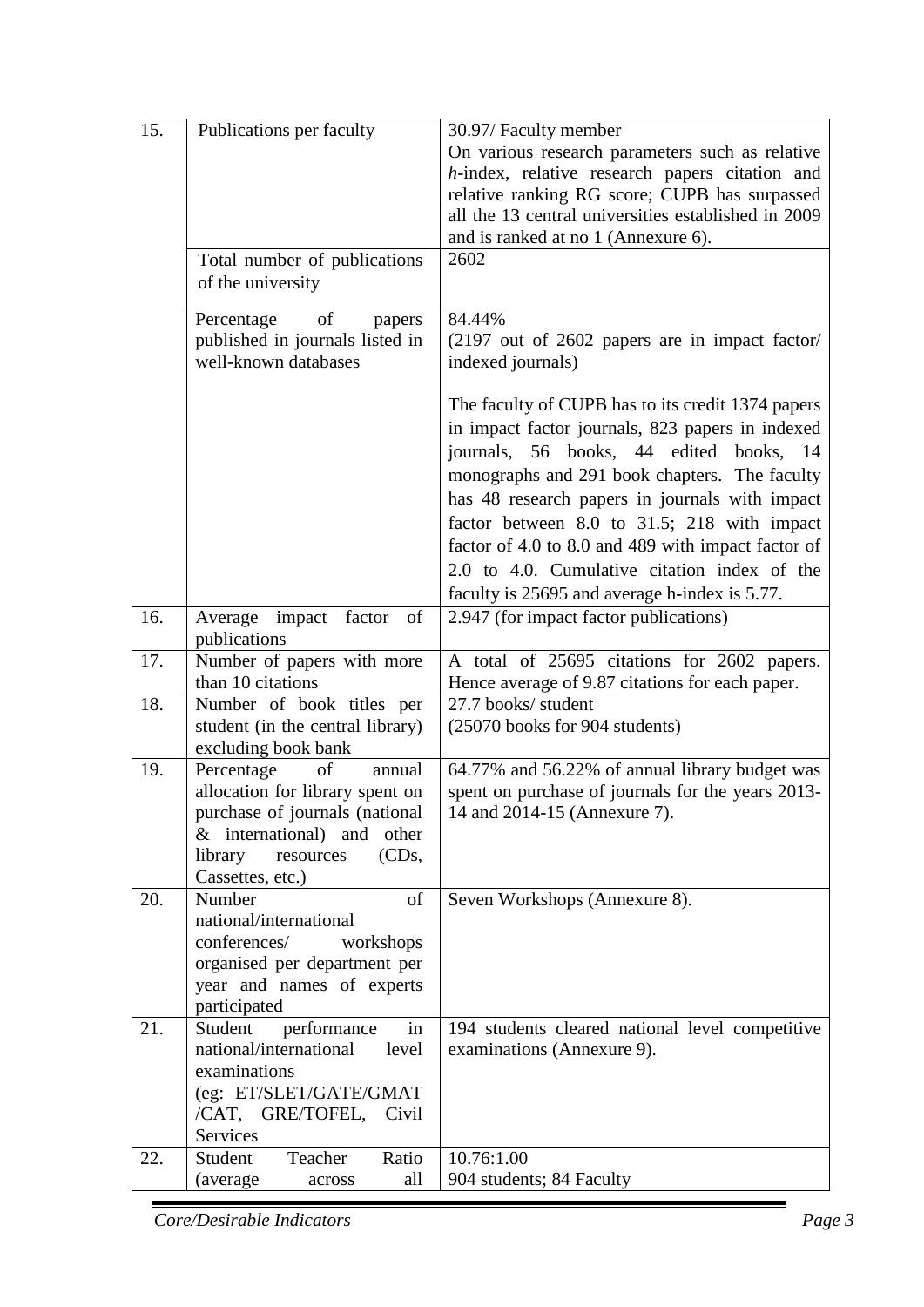|           | disciplines)                                               |                                                                                             |
|-----------|------------------------------------------------------------|---------------------------------------------------------------------------------------------|
| 23.       | University has the following:                              | -IQAC functional and Active                                                                 |
|           | i) IQAC ii) Accreditation by                               | -NCTE accreditation                                                                         |
|           | national<br>body<br>$\overline{iii}$                       | Notification<br>$No.$ :<br>NRC/NCTE/NRCAPP-                                                 |
|           | International                                              | 9698/238 <sup>th</sup> /104363                                                              |
|           | accreditation/ISO certification                            | -AICTE approval dated 27.04.2013 and extension                                              |
|           | iv) AAA                                                    | of approval dated 04.06.2014 and 07.04.2015                                                 |
| 24.       | Outstanding                                                | CUPB has Faculty with following distinctions:                                               |
|           | Achievements/Recognition by                                | Fellow, Indian National Science Academy,                                                    |
|           | faculty/alumni<br>both<br>at                               | Fellow of National Academy of Agricultural                                                  |
|           | national<br>and<br>international                           | Sciences, Fellow, Indian Academy of Sciences,                                               |
|           | level                                                      | Fellow, National Academy of Sciences, DST-                                                  |
|           |                                                            |                                                                                             |
|           |                                                            | <b>INSPIRE Faculty Award, DST Young Scientist</b>                                           |
|           |                                                            | award' "Young Scientist Award" by Punjab                                                    |
|           |                                                            | Academy of Sciences at Punjab<br>Science                                                    |
|           |                                                            | Congress, Fellow, Punjab Academy of Sciences,                                               |
|           |                                                            | J C Bose National Fellow, DS Kothari Post-                                                  |
|           |                                                            | Doctoral fellowship, Presidents<br>Inspired                                                 |
|           |                                                            | Teacher's recognition, Ramalingaswamy Reentry                                               |
|           |                                                            | fellows, Ramanujan fellow (Annexure 10).                                                    |
| <b>B.</b> | <b>Desirable Indicators</b>                                |                                                                                             |
| 25.       | Outstanding performance of                                 | Two students Gaurav Joshi, Shweta Thakur                                                    |
|           | students<br>in<br>sports/cultural                          | participated in national level events                                                       |
|           | activities at national level                               |                                                                                             |
| 26.       | Feedback<br>from<br>received                               | Feedbacks are received from students at the end                                             |
|           | different<br>stakeholders<br>on                            | of each semester for all the subjects. One unique                                           |
|           | syllabi etc.<br>(ii) Alumni<br>Students                    | feature of CUPB is that a number of faculty                                                 |
|           | (i)<br>Parents<br>(iii)<br>(iv)                            | members have carried out web-based anonymous<br>student feedback for self-improvement. Many |
|           | Employers (v) peers                                        | Centres remain in touch with the relevant                                                   |
|           |                                                            | industries and incorporate their feedback                                                   |
|           |                                                            | (Annexure 11).                                                                              |
| 27.       | of<br>Percentages                                          | $(70-80\%)$ .<br>Generally<br>accepted<br>All                                               |
|           | recommendations<br>of<br>the                               | recommendations are considered in the Board of                                              |
|           | stakeholders implemented                                   | Studies.                                                                                    |
| 28.       | Number of interdisciplinary                                | Six out of 19 Centres offer interdisciplinary                                               |
|           | combinations<br>course                                     | programmes. These are Biosciences, South and                                                |
|           | introduced during last five                                | Central Asian Studies, Human Genetics and                                                   |
|           | years as percentage of total                               | Molecular<br>Medicine,<br>Environmental<br>Law,                                             |
|           | programmes                                                 | Computational<br>Sciences,<br>for<br>Centre                                                 |
|           |                                                            | <b>Pharmaceutical Sciences and Natural Products</b>                                         |
|           |                                                            | (Annexure 12).                                                                              |
| 29.       | Percentage of Departments                                  | 100%. CUPB follows L+T+P plan; Tutorials are                                                |
|           | conducting tutorial classes                                | a part of courses.                                                                          |
| 30.       | Number of courses, where<br>continuous<br>of<br>assessment | 100%. Continuous assessment is a part of the                                                |
|           | is                                                         | examination system                                                                          |
|           | performances<br>student                                    |                                                                                             |
|           | structured into the system                                 |                                                                                             |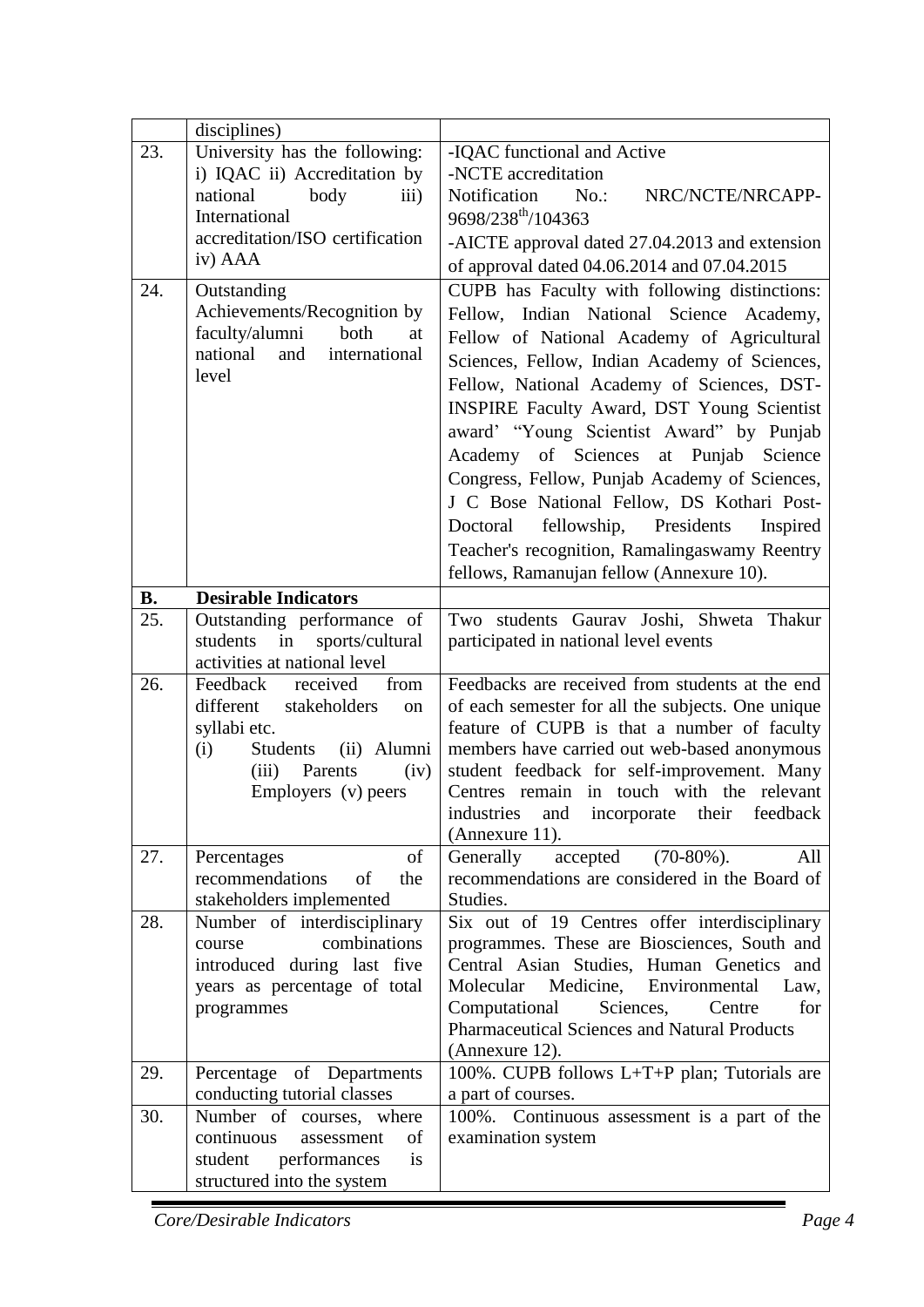| 31. | Percentage of faculty availing            | CUPB faculty has rich exposure and experience                           |
|-----|-------------------------------------------|-------------------------------------------------------------------------|
|     | international fellowship for              | abroad. As many as 31 members of the faculty                            |
|     | advance studies                           | have abroad training. Out of these, 9 members                           |
|     |                                           | have spent between 5 to 17 years at prestigious                         |
|     |                                           | foreign universities (Annexure 13).                                     |
| 32. | Percentage<br>of                          | Nil                                                                     |
|     | courses/programmes<br>that                |                                                                         |
|     | formally integrate e-learning             |                                                                         |
|     | National<br>from<br>resources             |                                                                         |
|     | Teaching<br>Programmed                    |                                                                         |
|     | Enhanced Learning (NPTEL)                 |                                                                         |
|     | Digital library retrieval                 |                                                                         |
| 33. | Percentage of annual budget               | Average 42.34%                                                          |
|     | allocated for augmentation of             | (33.59, 26.96 and 66.48% in the last three years)                       |
|     | infrastructure<br>facilities              |                                                                         |
|     | (average of last 3 years)                 |                                                                         |
| 34. | Total number of class rooms,              | 100% classrooms have projectors for power point                         |
|     | seminar halls with LCD/OHP                | presentations.                                                          |
|     | etc.                                      |                                                                         |
| 35. | Declaration of results within             | Different results were declares within 4 to 9 days                      |
|     |                                           | checking, verification, tabulation<br>after<br>etc.                     |
|     |                                           | (Annexure 14).                                                          |
| 36. | Average pass percentage of                | 95.33% (Annexure 15)                                                    |
|     | students                                  |                                                                         |
| 37. | <b>Student Placement percentage</b>       | <b>CUPB</b><br>started with M.Phil-Ph.D. integrated                     |
|     | average per year                          | programmes in 2009-10. Students are now                                 |
|     |                                           | However 29 students have been<br>graduating.                            |
| 38. | of<br>student                             | placed (Annexure 16).<br>95% M. Phil. students have progressed to Ph.D. |
|     | Percentage<br>progression<br>higher<br>to |                                                                         |
|     | education                                 |                                                                         |
| 39. | Average drop-out percentage               | 25.05%                                                                  |
|     | of students                               |                                                                         |
| 40. | Unit<br>of<br>Education<br>cost           | 5.48 lacs                                                               |
|     | (excluding salary)                        |                                                                         |
| 41. | Aggregate percentage of seats             | SC: 63%; ST: 41%; OBC: 60% average of seven                             |
|     | filled against seats reserved             | years 2009 to 2015 (Annexure 17).                                       |
|     | for various categories as per             |                                                                         |
|     | applicable reservation policy             |                                                                         |
| 42. | Number of differently abled               | Total two differentially abled persons are on the                       |
|     | persons on roll: Teaching/Non             | roll of the university.                                                 |
|     | Teaching/Students                         |                                                                         |
| 43. | Percentage representation of              | All decision making bodies have reprentation of                         |
|     | (Teaching/Non<br>staff                    | Faculty and Non-Faculty.                                                |
|     | Teaching) in decision making              |                                                                         |
|     | bodies                                    |                                                                         |
| 44. | *Percentage of autonomous                 | Not applicable. As per the Act, CUPB is a non                           |
|     | colleges to the total number of           | affiliating university.                                                 |
|     | colleges                                  |                                                                         |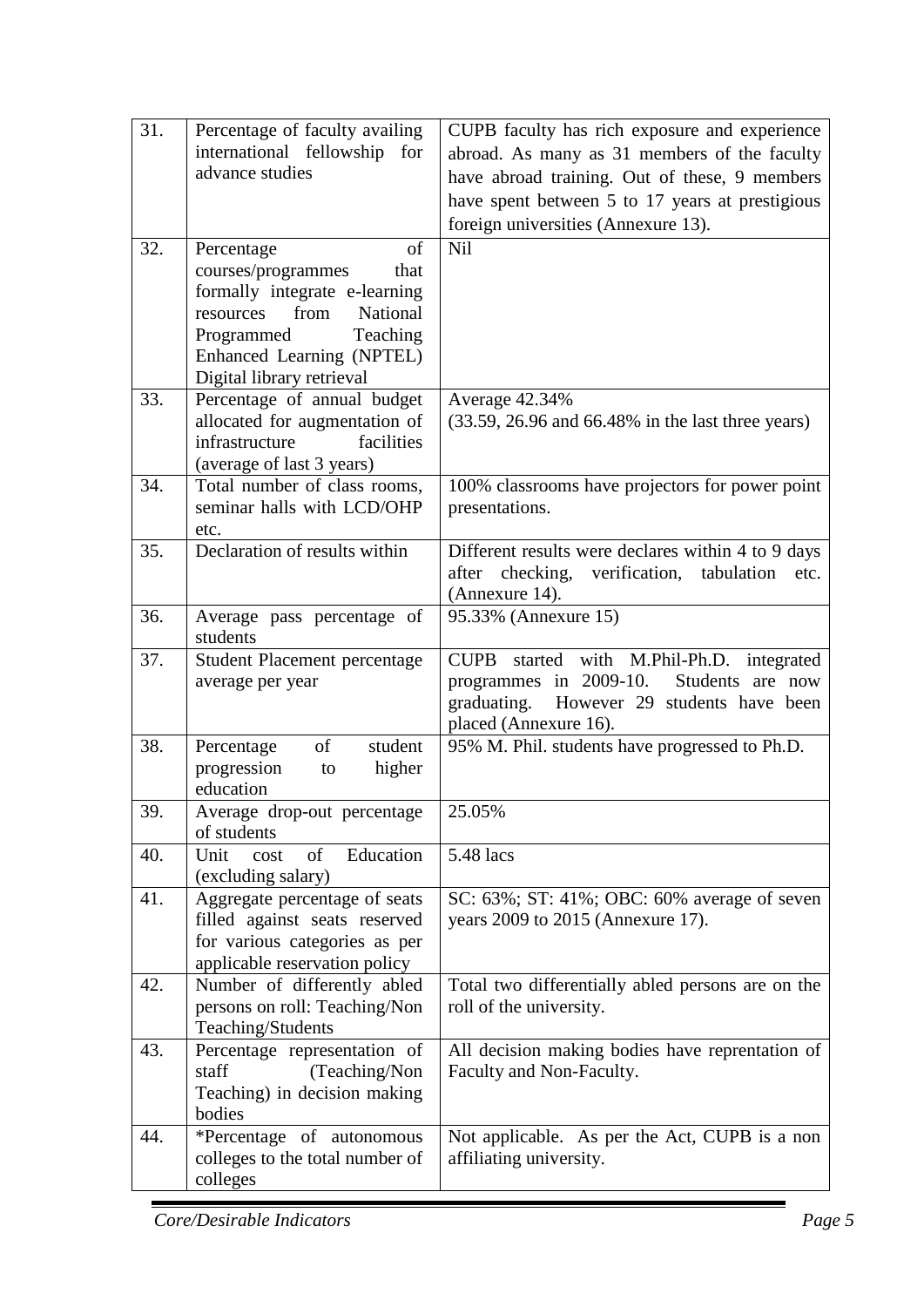| 45. | Percentage of teachers from    | 62% (Annexure 18).                                |
|-----|--------------------------------|---------------------------------------------------|
|     | other states                   |                                                   |
| 46. | Donations<br>received<br>for   | Nil                                               |
|     | institution<br>Chairs,<br>of   |                                                   |
|     | endowments, seminars, and      |                                                   |
|     | lecture serried in crores of   |                                                   |
|     | INR in last 5 years            |                                                   |
| 47. | Contribution<br>of             | Nil                                               |
|     | Alumni/parents (average of     |                                                   |
|     | last 5 years) for development  |                                                   |
|     | of university in lakhs         |                                                   |
| 48. | Percentage of<br>Female        | 48.42%                                            |
|     | <b>Students</b>                |                                                   |
| 49. | Programme for professional     | About 50% of the present faculty has undergone    |
|     | development of staff per year  | orientation programmes and refresher courses at   |
|     |                                | various Academic Staff Colleges. Six faculty      |
|     |                                | members attended refresher courses and another    |
|     |                                | attended<br>twenty five have<br>orientation       |
|     |                                | programmes, two attended special summer           |
|     |                                | programmes and two attended special winter        |
|     |                                |                                                   |
|     |                                | programmes at various places.                     |
| 50. | of<br>Projection<br>successful | On web-site, university magazines, annual reports |
|     | innovative practices           | etc.                                              |

*\* Applicable only to the affiliating Universities.*

Place: *Signature* 

Date: **Vice Chancellor**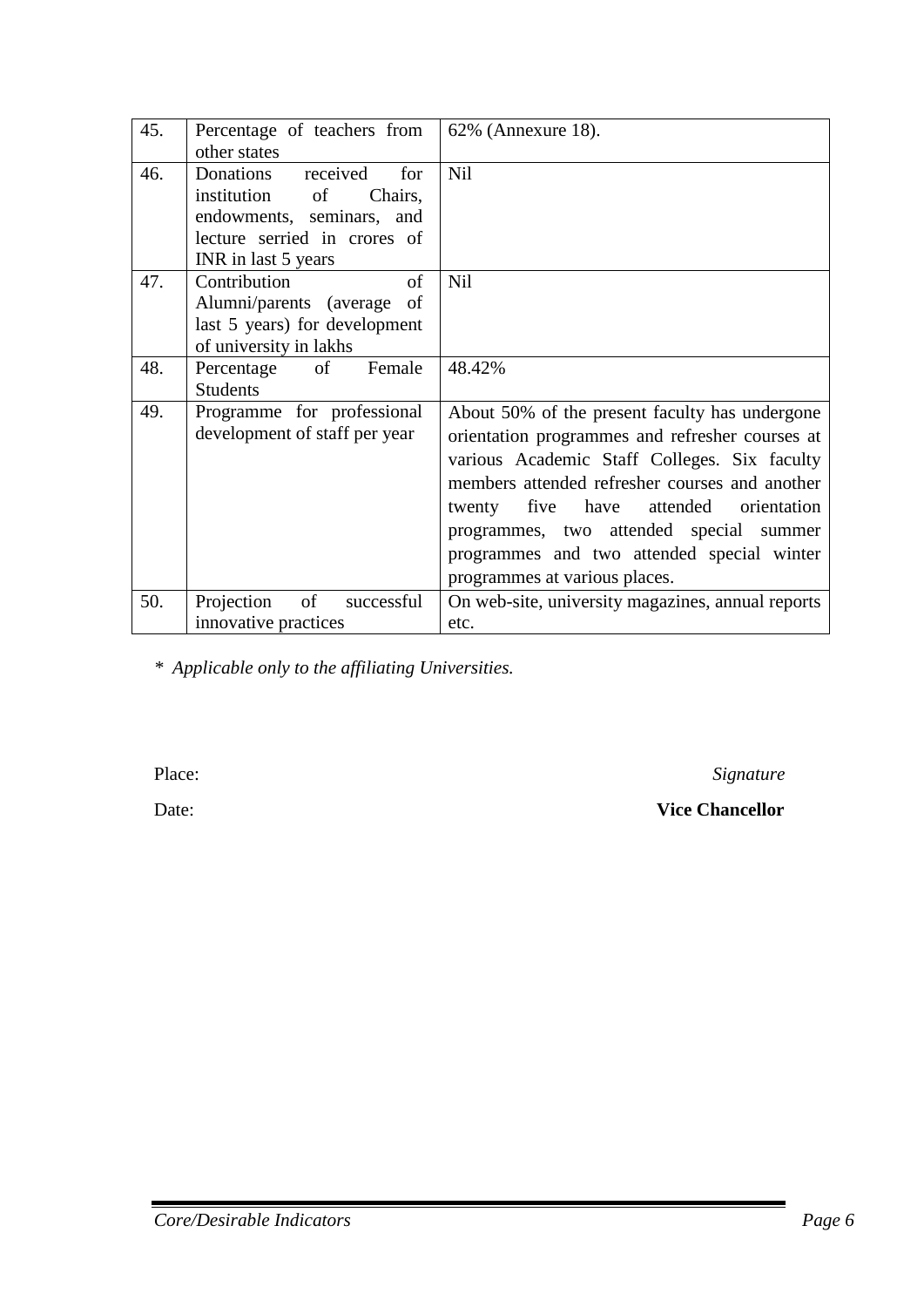## **Curriculum revision at CUPB**

In the year 2012-13, CUPB had only 12 academic programmes as against 71 at present. Thus most of the courses were designed only in the last three years.

A major revision of all programmes was carried out during 2014 and implemented from session 2015-16. Another major revision is planned during October/ November 2015. Currently each centre is geared up to call meetings of Curriculum Development Committees, Board of Studies and School Boards for up gradation of curriculum for session 2016-2017. Details of the curriculum review carried out by different centres given in the Table shows that most centres of CUPB revised their curriculum every year.

| Name of the             | Name of the        | <b>Syllabus</b>   | 1 <sup>st</sup>  | 2 <sub>nd</sub> | $\mathbf{a}^{\text{rd}}$ |
|-------------------------|--------------------|-------------------|------------------|-----------------|--------------------------|
| <b>Centre</b>           | <b>Programme</b>   | (First            | <b>Revision/</b> | Revision/       | <b>Revision/</b>         |
|                         |                    | approval          | <b>Upgrade</b>   | <b>Upgrade</b>  | <b>Upgrade</b>           |
| Environmental   M.Phil. |                    | Feb, 2010.        | July, 2011       | Feb, 2013.      | November                 |
| Science and             |                    |                   |                  |                 | , 2014                   |
| Technology              | M.Sc.              | Jul, 2011.        | Aug 2012         | Feb, 2013.      | Nov.,                    |
|                         |                    |                   |                  |                 | 2014                     |
|                         | Ph.D.              | Coursework        | November,        | $\overline{a}$  |                          |
|                         |                    | was approved 2014 |                  |                 |                          |
|                         |                    | in Aug 2012       |                  |                 |                          |
| <b>Biosciences</b>      | M.Phil.-Ph.D.      | 2011              | Aug. 16, 2011    | July 17, 2012   | $\overline{a}$           |
|                         | Integrated         |                   |                  |                 |                          |
|                         | M.Sc.              | 2011              | July 17, 2012    | Nov. 2014       | $\overline{\phantom{0}}$ |
|                         | <b>Biosciences</b> |                   |                  | (changed        |                          |
|                         |                    |                   |                  | nomenclature)   |                          |
|                         | M.Sc.              | in June 02, 2014  |                  |                 |                          |
|                         | Molecular          |                   |                  |                 |                          |
|                         | Genetics           |                   |                  |                 |                          |
| Comparative             | M.Phil.-Ph.D.      | December          | July-Aug 2011    | July-Aug        | $\overline{a}$           |
| Literature              | Integrated         | 2009              |                  | 2011(Course     |                          |
|                         |                    |                   |                  | Work)           |                          |
|                         | M.A.               | <b>June 2012</b>  | November         |                 |                          |
|                         | Comparative        |                   | 2014(changed     |                 |                          |
|                         | Literature         |                   | the              |                 |                          |
|                         |                    |                   | nomenclature     |                 |                          |
|                         |                    |                   | of programme)    |                 |                          |
| South and               | M.Phil.-Ph.D.      | 2009-10           | November,        | $\overline{a}$  | $\overline{a}$           |
| Central Asian           | Integrated         |                   | 2014 (M.Phil.    |                 |                          |
| <b>Studies</b>          |                    |                   | Standalone)      |                 |                          |

## Curriculum review by different centres of CUPB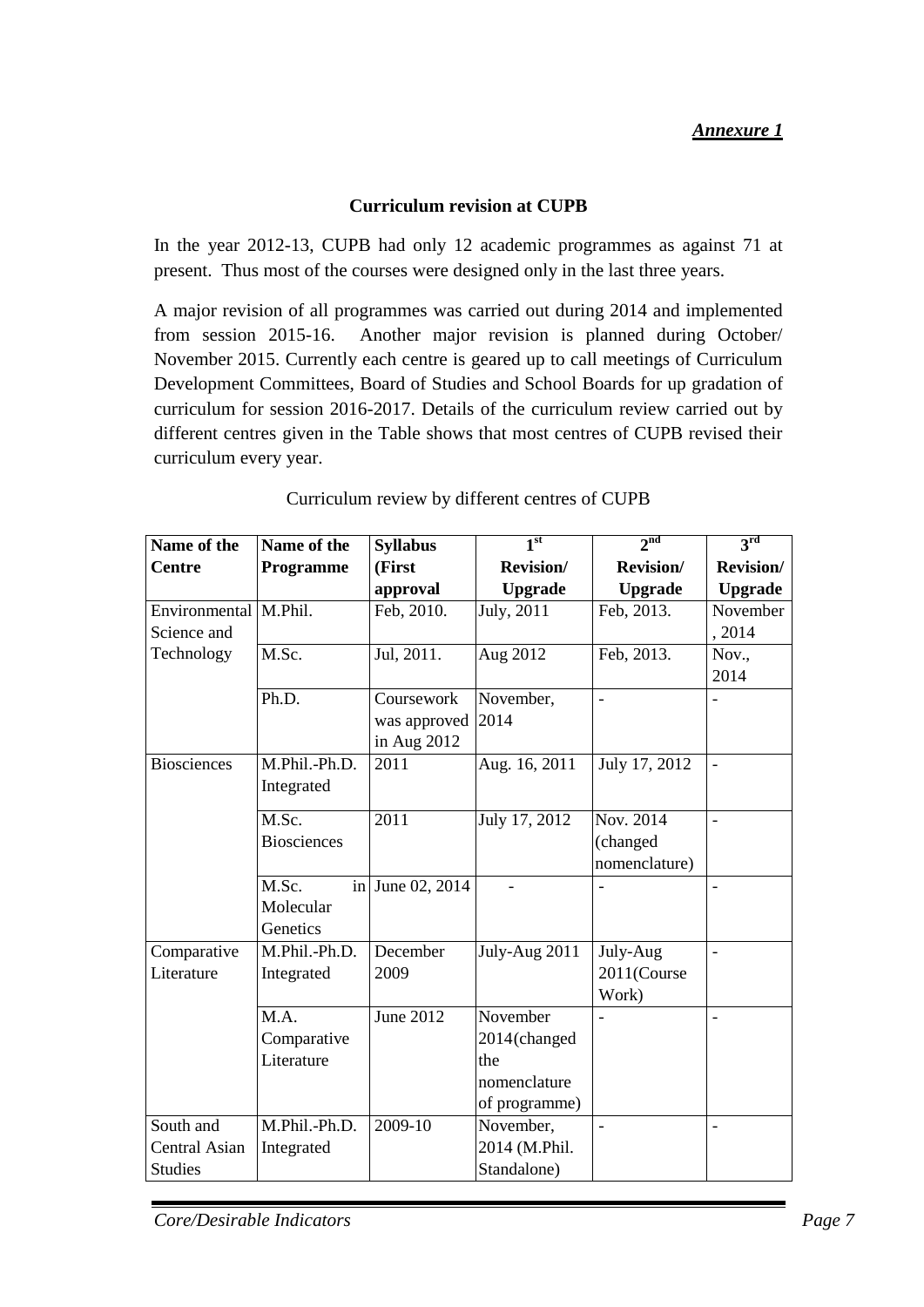|                             | M.A.                  | 2009-10                   | June 5, 2012            | November        |                          |
|-----------------------------|-----------------------|---------------------------|-------------------------|-----------------|--------------------------|
|                             | International         |                           |                         | 2014            |                          |
|                             | <b>Studies</b>        |                           |                         | (changed the    |                          |
|                             |                       |                           |                         | Nomenclature    |                          |
|                             |                       |                           |                         | of programme)   |                          |
| Economics                   | M.Phil.               | June, 2011                | November                |                 |                          |
|                             | Economics             |                           | 2014                    |                 |                          |
|                             | M. A.                 | 2013                      | November                |                 |                          |
|                             | Economics             |                           | 2014                    |                 |                          |
| Environmental LL.M. - Ph.D. |                       | April, 2011               |                         |                 |                          |
| Law                         | Integrated            |                           |                         |                 |                          |
|                             | LL.M. in              | March 2013                | Dec.2014                |                 |                          |
|                             | Environmental         |                           | (two year and           |                 |                          |
|                             | Law (one year)        |                           | add more                |                 |                          |
|                             |                       |                           | specializations)        |                 |                          |
| Physical and                | M.Sc. Physics         | August, $201\overline{3}$ | July, $201\overline{4}$ | November,       | $\overline{\phantom{a}}$ |
| Mathematical                | (Nanophysics)         |                           |                         | 2014            |                          |
| Sciences                    |                       |                           |                         | M.Sc. Physics   |                          |
|                             |                       |                           |                         | (specialization |                          |
|                             |                       |                           |                         | in              |                          |
|                             |                       |                           |                         | Nanophysics)    |                          |
|                             | M.Phil.               | August, 2013 July, 2014   |                         | November,       |                          |
|                             | Physics               |                           |                         | 2014            |                          |
| Human                       | M.Sc. Human           | Feb.2014                  | Nov. 2014               |                 | $\overline{\phantom{0}}$ |
| Genetics                    | Genetics              |                           |                         |                 |                          |
| Genetic                     | M.Sc. in              | Feb.2014                  | Nov. 2014               |                 |                          |
| Diseases and                | Genetic               |                           |                         |                 |                          |
| Molecular                   | Diseases and          |                           |                         |                 |                          |
| Medicine                    | Molecular             |                           |                         |                 |                          |
|                             | Medicine              |                           |                         |                 |                          |
| <b>Bioinformatics</b>       | M.Sc. in              | Feb.2014                  | Nov. 2014               |                 |                          |
|                             | <b>Bioinformatics</b> |                           |                         |                 |                          |
| Computer                    | M. Tech.              | July, 2012                | Nov. 2014               |                 |                          |
| Science and                 | (Computer             |                           |                         |                 |                          |
| Technology                  | Science and           |                           |                         |                 |                          |
|                             | Technology)           |                           |                         |                 |                          |
| Education                   | M.Ed.M.A.             | $\text{Feb14}$            | Nov. 2014               |                 |                          |
|                             | Education             |                           |                         |                 |                          |
| Punjabi                     | M.A.(Hons)            | July, $\overline{2013}$   | Nov.2014                |                 |                          |
| Language,                   | Punjabi and           |                           | (changed the            |                 |                          |
| Literature and              | Comparative           |                           | nomenclature)           |                 |                          |
| Culture                     | Literature            |                           |                         |                 |                          |

.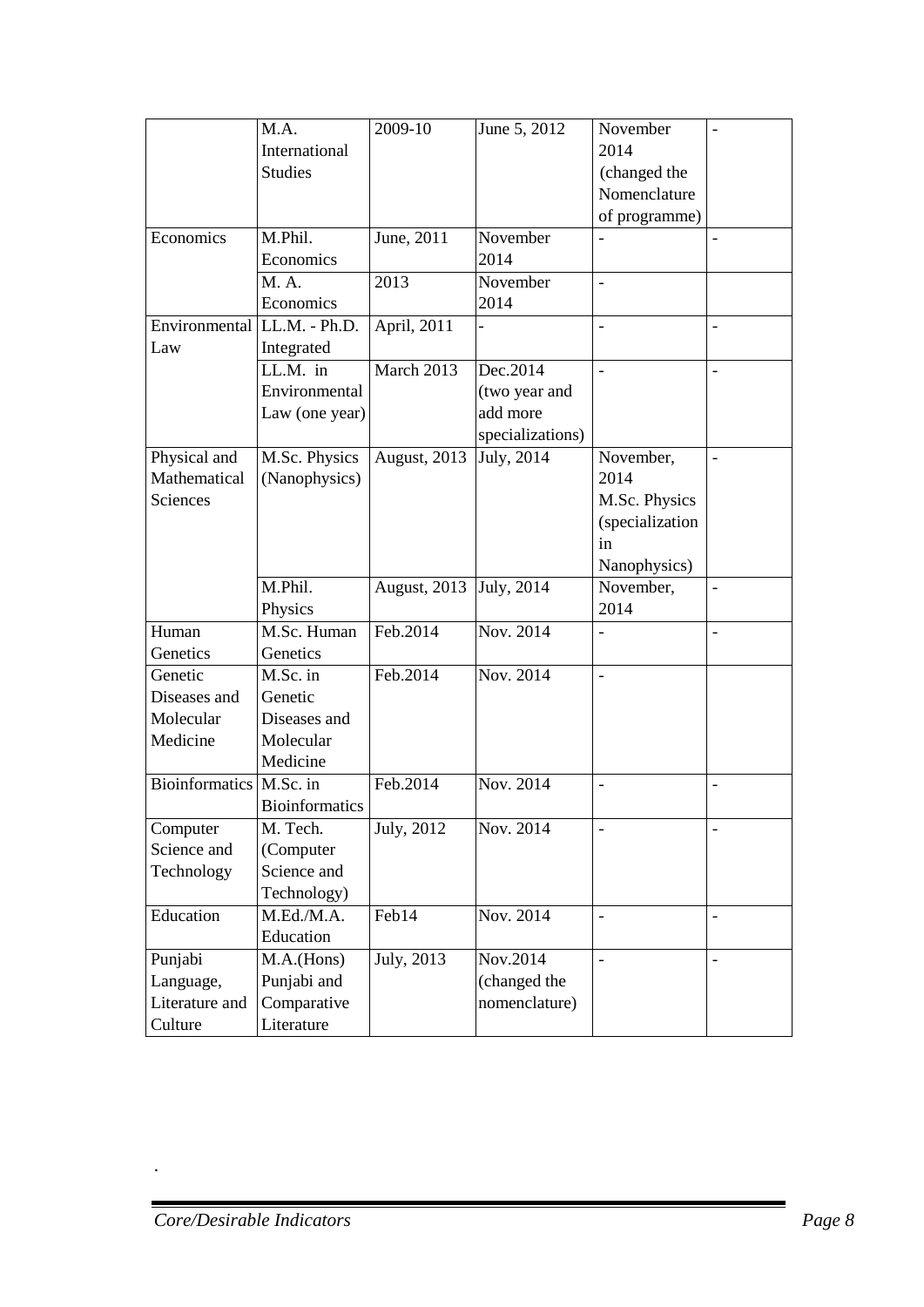

## **Research projects in operation at CUPB**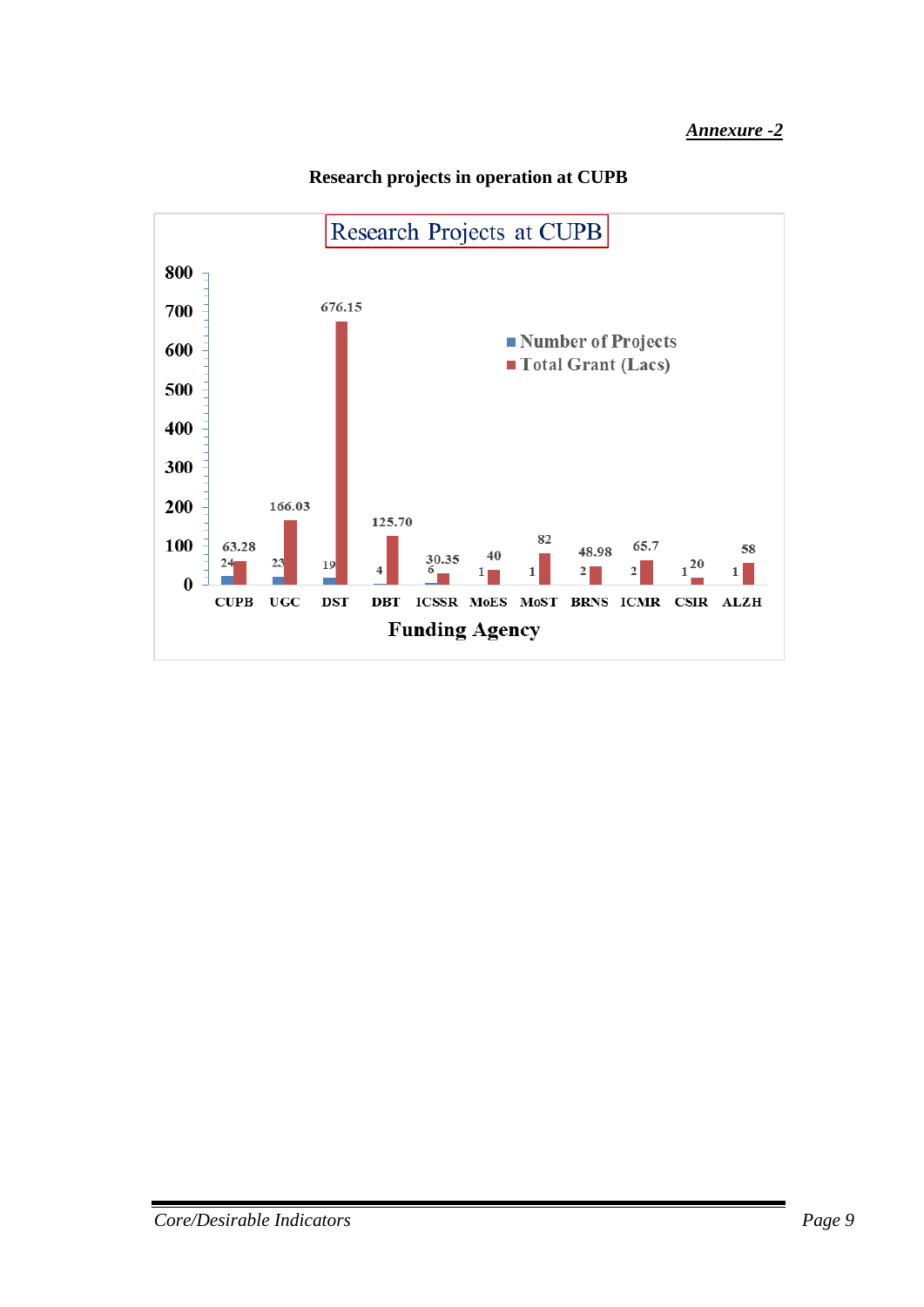| <b>Research Collaboration between CUPB and national/international</b> |
|-----------------------------------------------------------------------|
| organizations                                                         |

| S.No. | <b>Faculty</b>             | <b>Different</b><br>Centres/  | <b>of</b><br><b>Aspect</b> |
|-------|----------------------------|-------------------------------|----------------------------|
|       |                            | <b>National/International</b> | <b>Collaboration</b>       |
| 1.    | Prof. R. K. Kohli          | Panjab<br>University,         | MoEF project               |
|       | Chancellor),<br>(Vice      | Chandigarh                    |                            |
|       | Professor, Centre for      |                               |                            |
|       | <b>EVST</b>                |                               |                            |
| 2.    | Prof. R. K. Kohli          | Dr. Rakesh Monocha, USDA      | Research project           |
|       | Chancellor),<br>(Vice      |                               |                            |
|       | Professor, Centre for      |                               |                            |
|       | <b>EVST</b>                |                               |                            |
| 3.    | Dr. Anil Mantha            | Perez-Polo<br>Prof.<br>JR,    | Research                   |
|       | for<br>Animal<br>Centre    | University of Texas Medical   | collaboration              |
|       | Sciences                   | Branch, Galveston, TX, USA    |                            |
| 4.    | Dr. Felix Bast             | <b>CDRI</b> , Lucknow         | <b>MoES</b> Project        |
|       | for<br>Plant<br>Centre     |                               |                            |
|       | Sciences                   |                               |                            |
| 5.    | Dr. Raj Kumar, Centre      | Dr. U. C. Banerjee            | Research                   |
|       | Pharmaceutical<br>for      | NIPER, Mohali                 | collaboration              |
|       | Sciences and Natural       |                               |                            |
|       | Products                   |                               |                            |
| 6.    | Dr. Vikas Jaitak           | Dr. V. K. Kaul                | Research                   |
|       | for <sub>l</sub><br>Centre | <b>IHBT, Palampur</b>         | collaboration              |
|       | Pharmaceutical             | Dr. Saroj Arora               | Research                   |
|       | Sciences and Natural       | GNDU, Amritsar                | collaboration              |
|       | Products                   | Dr. Iris Stappen              | Research                   |
|       |                            | University<br>Vienna,<br>of   | collaboration              |
|       |                            | Austria                       |                            |
|       |                            | Nurhayat<br>Tabanca<br>Dr.    | Research                   |
|       |                            | University of Mississippi,    | collaboration              |
|       |                            | University, USA               |                            |
|       |                            | Dr. Leopold Jirovetz          | Research                   |
|       |                            | University of Vienna,         | collaboration              |
|       |                            | Austria                       |                            |
| 7.    | Dr. Sandeep Singh          | Prof. Madhu Khullar, PGI,     | Research                   |
|       | Centre<br>for<br>Human     | Chandigarh and Dr.<br>Raj     | collaboration              |
|       | Genetics<br>and            | Kumar, CUPB                   |                            |
|       | <b>Molecular Medicine</b>  |                               |                            |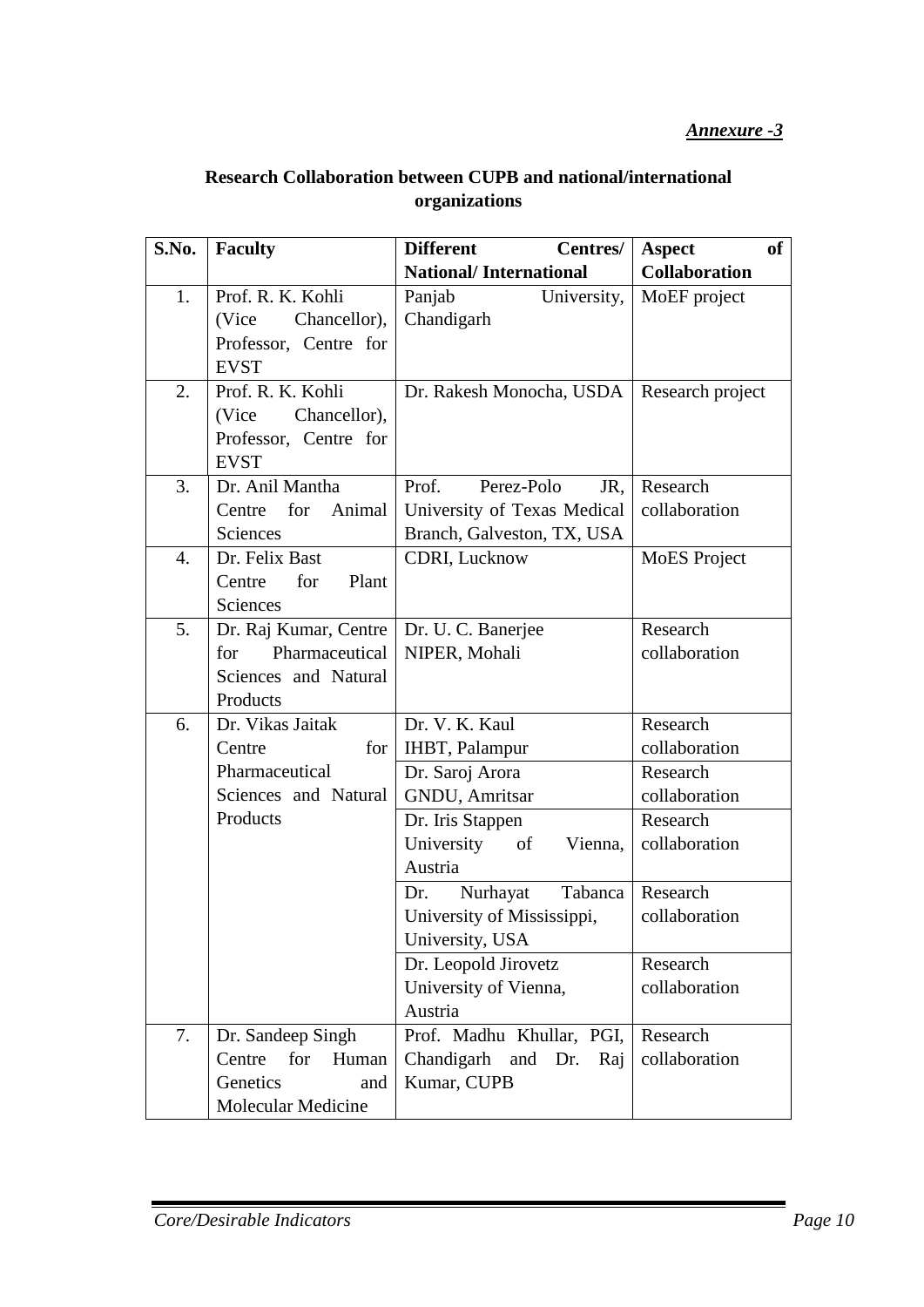#### **National Recognitions for CUPB faculty in teaching and research**

#### **Prof. R. K. Kohli**

- Haryana Vigyan Ratna Award, Government of Haryana 2008-09
- Chairman of the State Expert Appraisal Committee, Ministry of Environment 2009
- Awarded SAARC Chair Bangladesh, Chittagong University 2007-08
- Adjunct Professor, Chinese Academy of Sciences, China *2007-09*
- Punjab Rattan Award for Environment Science and Education 2007-08
- Dr K.K. Nanda Memorial Oration Lecture Award, Dopoli Maharashtra 2007
- B.P. Pal National Environment Fellowship Award, Union Ministry of Environment & Forests (highest award) 2001
- Nanda Memorial National Young Scientist Gold Medal Award for Research in Forestry 1988
- Vijay Shree Award, New Delhi 2006
- National Visiting Associateship UGC India
- Gregor Mendel Medal awarded Brno, Czechoslovakia*.* 1979
- UNESCO-WHO Post-doctoral Fellowship Institute of Experimental Botany, Praha, Czechoslovakia 1978-79
- Second Best Research Paper Hindi Award by CSIR 1998

#### **Prof. P. Ramarao**

- Dr. I.C. Chopra Award, Regional Research Laboratory, Jammu 1995
- Dr. G. S. Sidhu Science Lecture, Indian Institute of Chemical Technology 2003
- AICOI"s Punjab Ratan Award All India Conference of Intellectuals, Punjab 2005
- CDRI Oration Award 2005 Central Drug Research Institute, Lucknow 2005
- Mrs P.P.Suryakumari Prize (Gold Medal) Indian Pharmacological Society (IPS) 2005
- Rajbhasha Award Town official Language Implementation Committee (TOLIC) 2005
- ISCB Award for Excellence Indian Society of Chemists & Biologists 2008
- Pharma-Bio Award CHEMTECH Foundation, Mumbai 2009

#### **Prof. A. K. Dhawan**

- Noel Deerr Award, STAI, Delhi conferred by president A. P. J. Abdul Kalam, 2009
- Distinguished Scientist Award from Society for Promotion of Plant Science Research, Jaipur, 2009
- J. J Chinoy Award from Indian Society for Plant Physiology, New Delhi, 2008
- Y. S. Murti Memorial Lecture Award from Indian Botanical Society, New Delhi, 2007
- K. K. Nanda Memorial Lecture Award, Indian Society Plant Physiology, Delhi, 2006
- Elected as Vice-President, Indian Society for Plant Physiology, New Delhi, 2008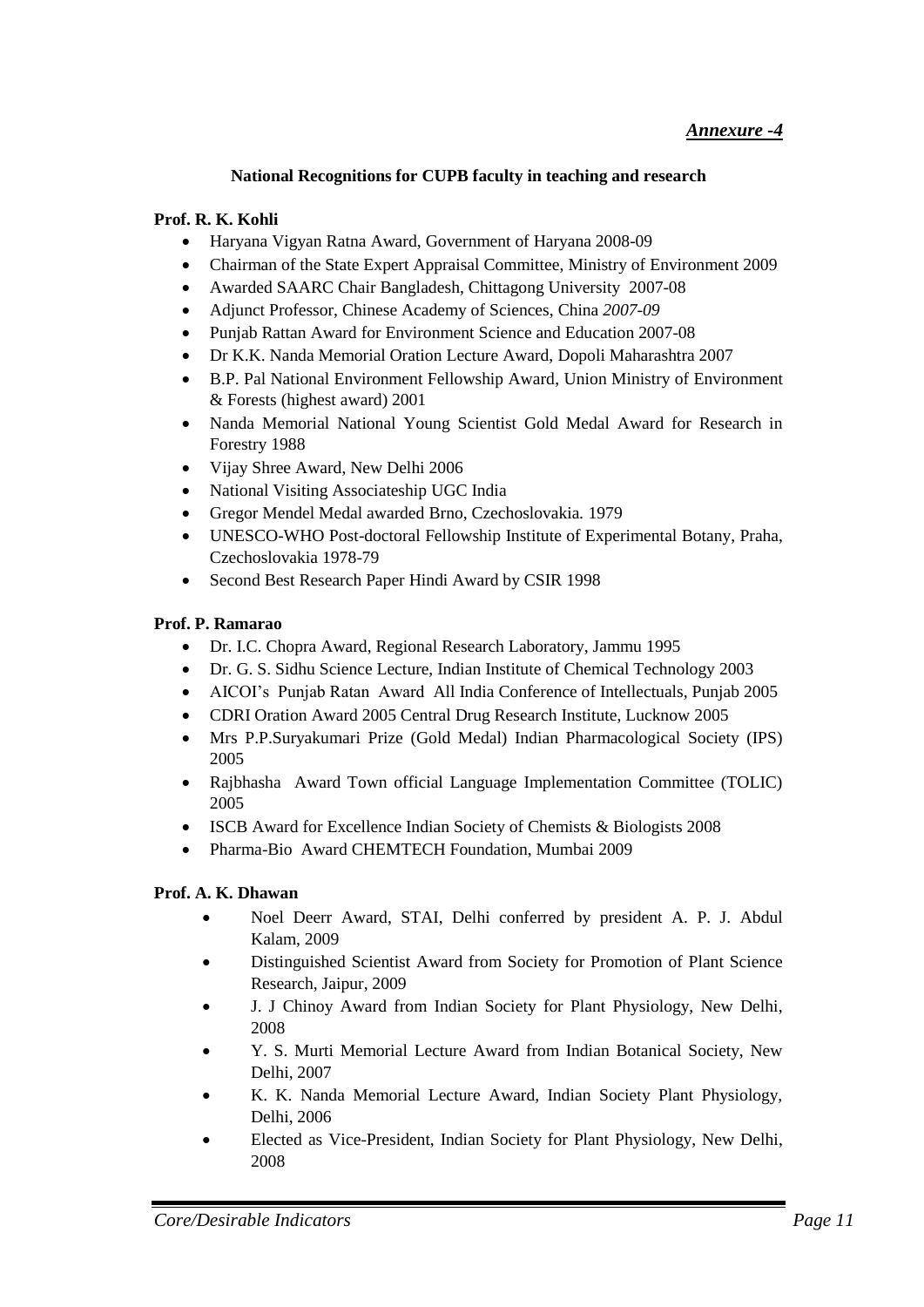- Panelist and Lead Speaker, World Biotechnology Congress, Chicago, Illinois, USA, 2008
- Member, International Advisory Committee, International Foundation for Sustainable Development in Africa and Asia (IFSDAA), Germany, 2009
- Fellow, Sugar Technologists Association of India, New Delhi, 2003

## **Prof. R. C. Sharma**

- Chairman, Monitoring team for DUS testing of Plant Protection of Varieties & Farmer"s Rights Authority New Delhi (2013-14)
- Convener, Monitoring Team (North Zone) of National Seed Project (2004- 2009)
- Member, Monitoring Team (NZ) of National Seed Project (1993-2003)
- Member of ICAR"s (Indian council of Agriculture Research) Committee for developing the course structure, operational modalities and evaluation procedure etc. for the Experiential Learning Programme.

## **Prof. R. G. Saini**

- National Fellow (ICAR) 1995
- VP Gokhle Prize in Plant Pathology ARI (DST), Pune 1994

## **Prof. A. K. Jain**

- Visiting Professor, at University of California Davis, USA, under a UNDP/FAO sponsored project.
- UNDP/FAO fellow at Royal Institute of Technology, Stockholm, Sweden.
- SIDA/ICAR fellowship at Royal Institute of Technology, Sweden in 1995.

## **Prof. S. K. Bawa**

- Professional Involvement Award, Psycho-Linguistic Association of India 1995
- Best Educationist Award, Indian Psychometric and Educational Research Association 2009
- Prof. V P Sharma Award for Contribution in Education, Psycho-Linguistic Association of India 2011
- Sudarshan Rakheja Memorial Award for Best Woman Educationist, Indian Psychometric and Educational Research Association 2014

## **Dr. Rakesh Kumar**

- Dr. P.D. Sethi Annual Award 2012, for Best Research Paper.
- FWO Postdoctoral Research Fellowship, Belgium.

#### **Dr. Krishan Kanta Haldar**

Best poster Award, "Resonance energy transfer between dye and QD's" Krishna Kanta Haldar and Amitava Patra, presented in the 20th Annual General Meeting of the Materials Research Society of India, 2009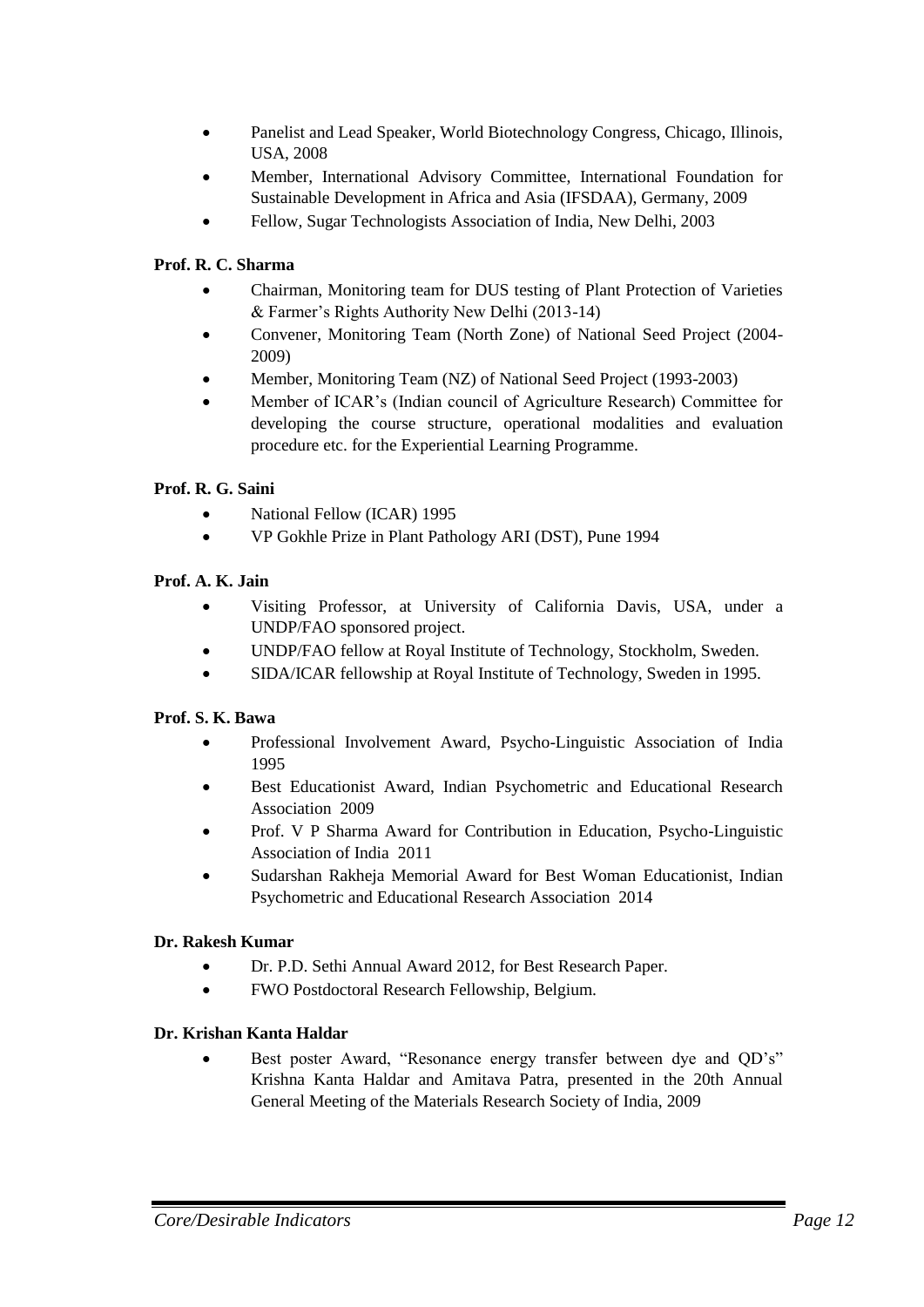#### **Dr. Anil Kumar Mantha**

- 2009 Young Investigator award from the Alzheimer"s Drug Discovery Foundation (ADDF), USA.
- 1998-2000 NIMHANS Fellowship, National Institute of Mental Health and Neuro Sciences, Bangalore, India.

## **Dr. Jyoti Parkash**

 2008 Won Best Presentation Award in International symposium on "Molecular Aspects of Brain Aging and Neurological Disorders" in November 2008 held at Department of Biotechnology, Guru Nanak Dev University, Amritsar, India.

#### **Dr. Krishna Chaitanya Rapalli**

- 2014: SERB Young Scientist, DST, India
- 2012-13: DST-PURSE Postdoctoral Fellowship

#### **Dr. Felix Bast**

- "President"s Inspired Teacher" by the President of India and spent one week with the President of India as Invited In-Residence Intern at RashtrapatiBhavan, New Delhi 6-12 June, 2015
- Young Faculty Award -2015 (in discipline Bioscience) by Venus International Foundation
- Member of editorial board of Journal of Phylogenetics and Evolutionary Biology and Journal of Cell Science & Molecular Biology
- National Science Foundation-USA Fellowship-2007
- Indian Academy of Sciences Summer Research Fellowship at NIO, Goa-2002
- JNCASR-Rajiv Gandhi Summer Research Fellowship at NCBS-TIFR, Bangalore- 2001

#### **Dr. Sanjeev Kumar**

Promising Young Researcher Award 2010 (Turkey)

#### **Dr. Pankaj Bhardwaj**

DST Young ScientistFast Track Award 2012.

#### **Dr. Vinay Kumar**

 AU-CBT Excellence Award (2011). Biotech Research Society of India (BRSI).

#### **Dr. Anjana Munshi**

• Member world stroke Bill of Rights

#### **Dr. Sandeep Singh**

 Won Best poster presentation award in "International Symposium on Intermediate Filament Proteins: Recent Trends in Keratin Biology" held on September 28-29, 2007 in ACTREC, Navi-Mumbai.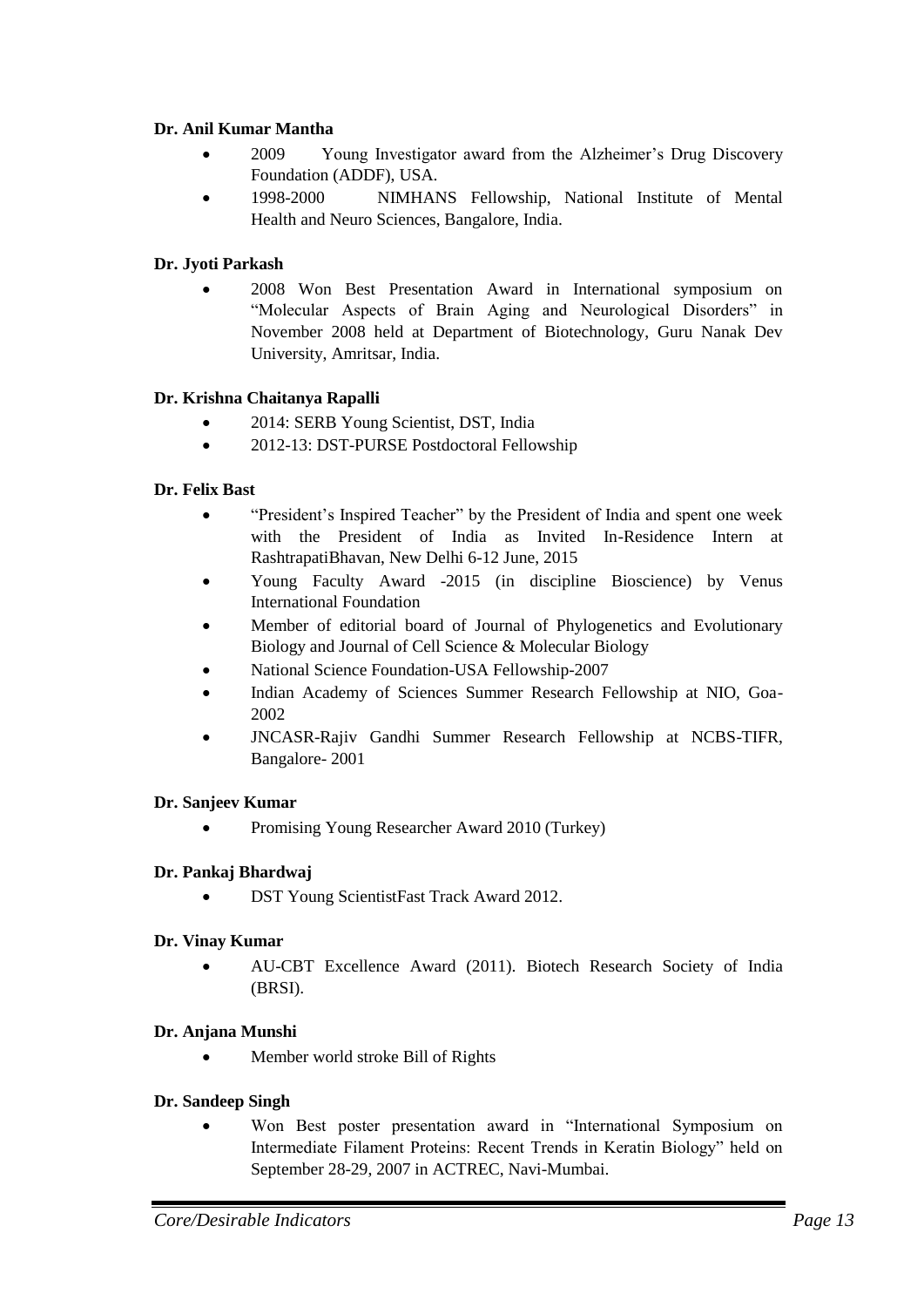- Post Doctoral Fellow at City of Hope National Medical Centre, California, USA (March 2010-September 2011).
- Young Scientist Award by Punjab Academy of Sciences in February 2015.

## **Dr. Monisha Dhiman**

2013- till date Editorial Board Member, J. of Cell Sci. and Mol. Bio

## **Dr. Sabyasachi Senapati**

 Young Scientist Award by Association of Biotechnology & Pharmacy, Oct 2013, New Delhi, India

#### **Dr. Neeraj Kumar**

 Awarded Dr. D. S. Kothari Post-Doc Fellowship (DSKPDF), University Grant Commission (UGC), 2011, Government of India.

#### **Dr. Aklank Jain**

- Associate Editor, International Journal of Molecular Biology 2013 onwards
- Ramanujan Fellowship, DST, India June 2012- June 2017

#### **Dr. Somesh Baranwal**

 Selected for the prestigious Ramalingaswami Re-entry Fellowship of theDepartment of Biotechnology for the year 2013-2014.

#### **Dr. Purshotam Sharma**

- DST Inspire Faculty Award (Chemical Sciences), DST Government of India, April 2015.
- Christopher Bender Owen Award for best PDF Lecture at Chinook Symposium in Chemistry and Biochemistry, University of Lethbridge, September 26, 2014.
- DST-DFG Awards for Participation in the Meeting of Nobel Laureates and Students in Chemistry, June 2009.

## **Dr. Dhanya M.S.**

- Won Best paper award in EnviroEnergy- an International Conference on Environment and Energy, 2009.
- Won Second Prize in Poster presentation in National Workshop on Emerging Horizons in Biofuel Research and Application (NWEHBRA), 2009.

## **Dr. Jai Parkash**

- INSPIRE Faculty Award (DST/INSPIRE Faculty Award/2011) under INSPIRE Faculty Scheme of Department of Science and Technology (DST), New Delhi, India for carrying out independent research to young achievers for tenure of five years.
- Recipient of Young Scientist Award Under Science and Engineering Research Board Fast Track Scheme for young scientists in physical sciences by Department of Science and Technology (DST), New Delhi, India.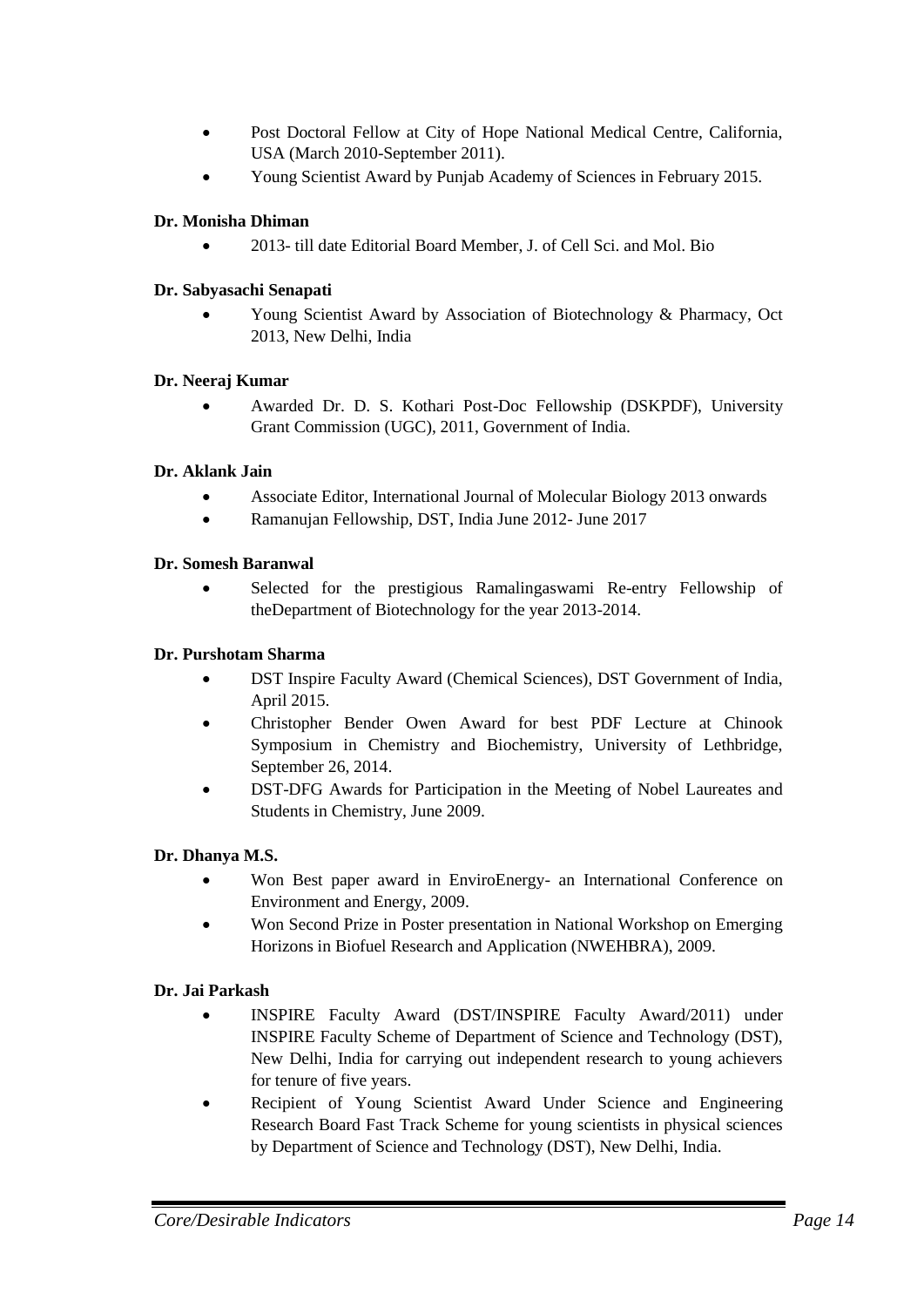• The United States Air Force Office of Scientific Research (USAFOSR) Postdoctoral Scholarship at San Francisco State University, San Francisco,  $CA$ ;  $2010 - 2011$ .

## **Dr. Ashok Kumar**

Young Scientist Award by Punjab Academy of Sciences

#### **Dr. Jitendra Kumar Pattanaik**

Awarded UGC – Dr. D. S. Kothari Post-doctoral fellowship, 2010.

#### **Dr. Sachin Kumar**

UGC Dr.D.S Kothari Postdoctoral Fellowship

#### **Dr. Rajinder Kumar**

 Dr.B.R. Ambedkar National Award by Jyotiba Phule Talent and research Institute, 2010

#### **Dr. Ramanpreet Kaur**

• Roll of Honour by Guru Harkrishan Education Society, Chandigarh, 24 April, 2011

#### **Dr. Nishtha Kaushiki**

 Japan-ASEAN Integration Fund as a part of the Japan –East Asia Network of Exchange of Students and Youth (JENESYS) Programme.

## **Dr. Tarun Arora**

- Scroll of Honour on Law Day 26 November 2008 by International Council of Jurist on the occasion of International Conference on Rule of Law, 25-26 Nov. 2008.
- Awarded by the Cabinet Minister Mr. Sikandar Singh Malooka, Government of Punjab for creating awareness on Environment Preservation on 15 Aug 2014.
- Honoured by Gulmohar Eco Club under National Environment Awareness Campaign, 2012.

## **Dr. Deepak Kumar**

 Young Scientist Award 2011by the Society for Environment and Development (India), PCRA, Ministry of Petroleum & Natural Gas, Government of India.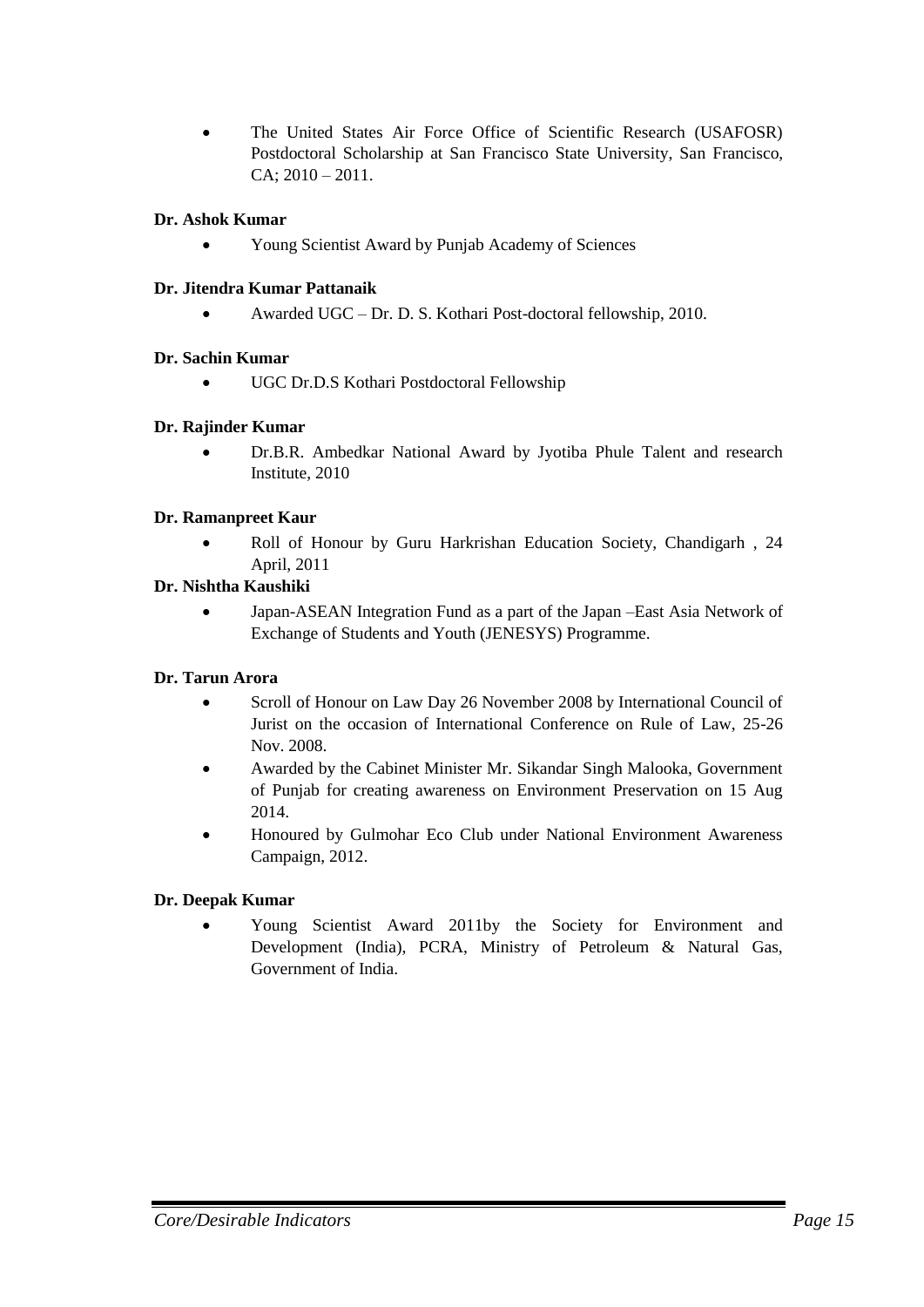| <b>Academic</b> | M.Phil. | M.Pharm.   | LL.M.      | M.Tech.    | M.Sc.      | <b>Total</b> |
|-----------------|---------|------------|------------|------------|------------|--------------|
| Year            |         |            |            |            |            |              |
| 2011-12         | 26      | <b>NIL</b> | <b>NIL</b> | <b>NIL</b> | <b>NIL</b> | 26           |
| 2012-13         | 34      |            |            | <b>NIL</b> | 11         | 57           |
| 2013-14         | 50      |            |            | 17         | 13         | 97           |
| 2014-15         | 33      |            |            |            | 2          | 38           |
| Total           | 153     |            | 16         | 17         | 26         | 228          |

# **Students' projects completed**

NIL – the programme did not exist during the year.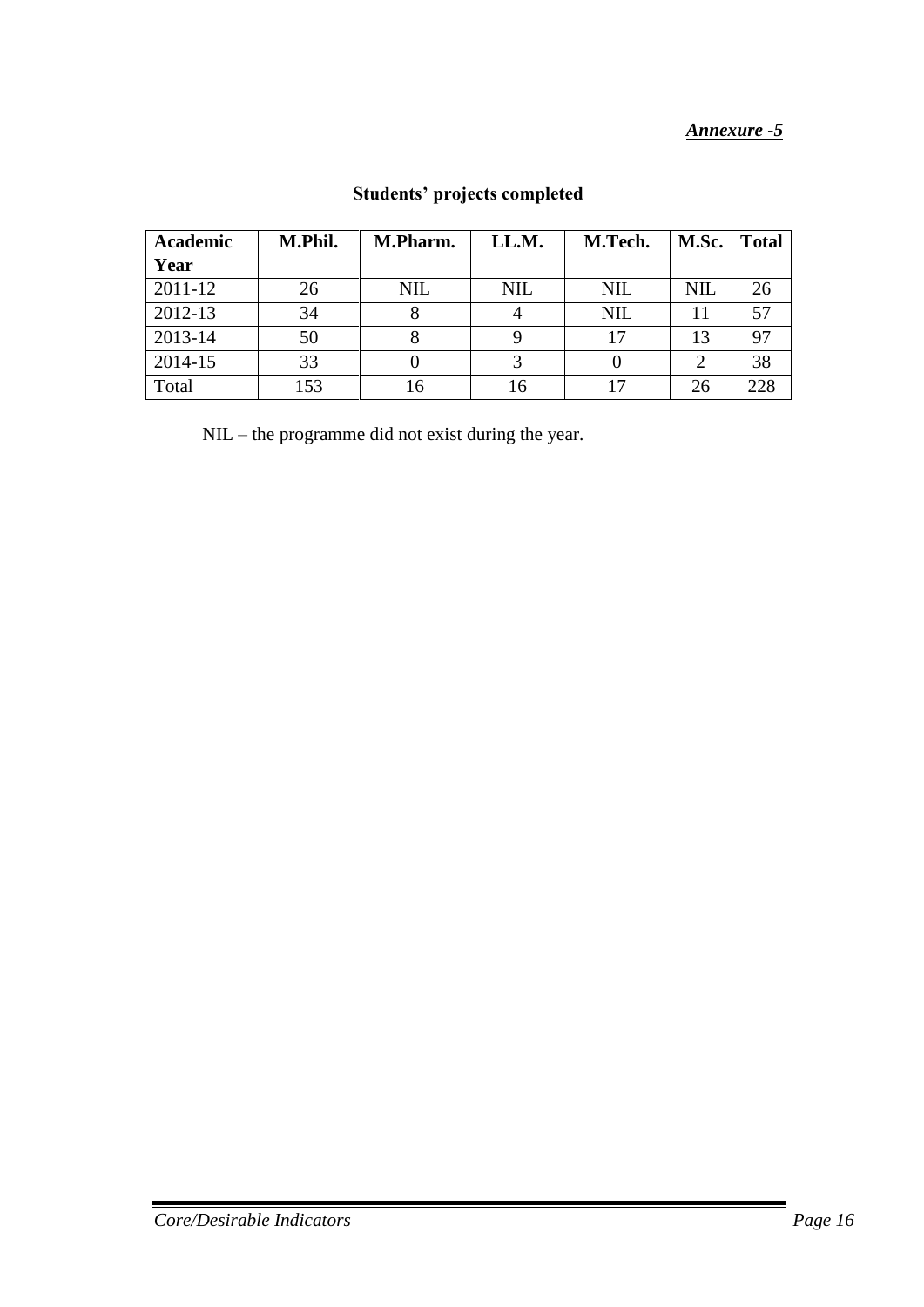

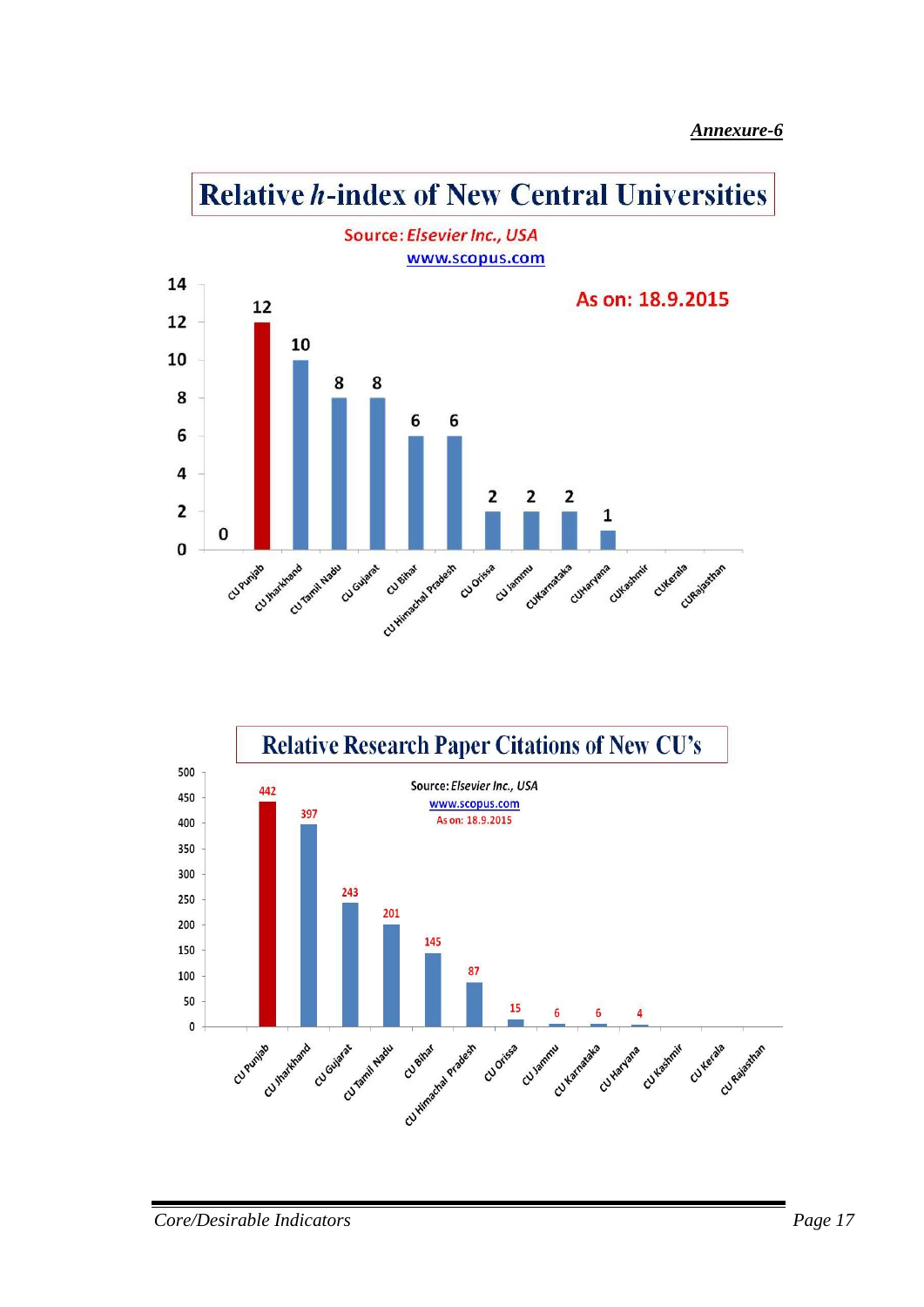

**Budget details of CUPB's University Library**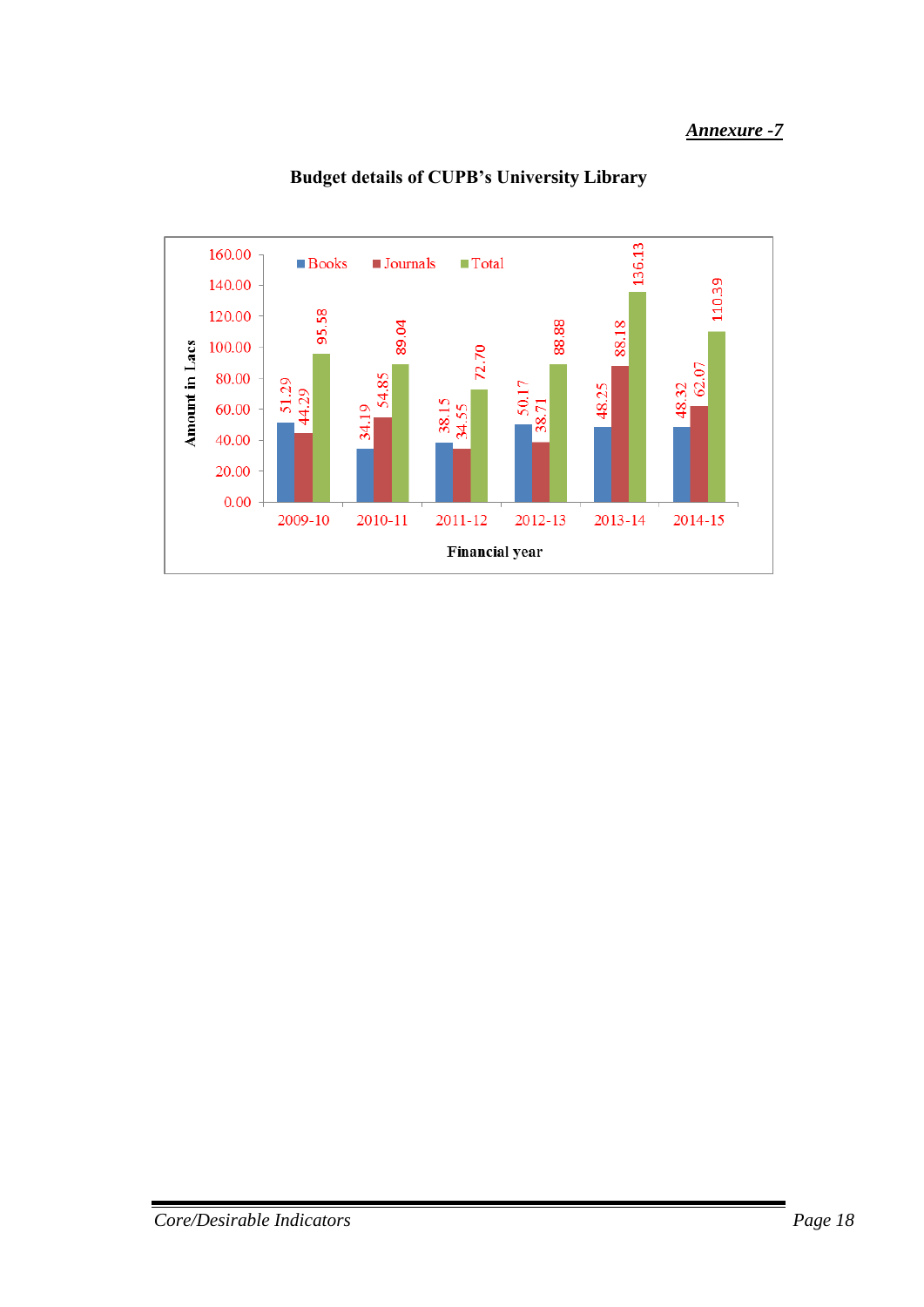## **Workshops/Seminars held at CUPB**

## **Bioinformatics in Human Genetics: Mutations, Microarray Analysis and Oncologies**

A Joint Indo-German workshop on "Bioinformatics in Human Genetics: Mutations, Microarray Analysis and Oncologies" was organized in association with Institute for Medical Genetics and Human Genetics, Charite-University of Medicine, Berlin, Germany and Guru Nanak Dev University, Amritsar, January 25-29, 2010.

## **SPSS Training Workshop**

One-day SPSS Training Workshop was organized by Centre for Computer Science and Technology and Centre for Mathematical Sciences on June 6, 2014. The participants were trained in *SPSS* Statistics software package which can be used for various statistical analyses. The participants were given 20 trial CDs of the SPSS software.

## **Business Process Simulation**

Er. Meenakshi and Er. Sukhreet Singh organized a workshop on "Business Process Simulation" on 8 September 2014.

## **Plagiarism Web Tools**

One-day workshop Cum Training Programme on Plagiarism Web Tools held on 12th September, 2014, Organized by University Library.

## **Fluorescent** *in situ* **Hybridization (FISH**),

The Centre of Human Genetics at Central University of Punjab, Bathinda in collaboration with DSS Imagetech Pvt. Ltd. organized a two day  $(25<sup>th</sup>$  and  $26<sup>th</sup>$ September of 2014) workshop on Fluorescent *in situ* Hybridization (FISH), a modern technique used in clinics and biomedical research. The fourteen participants had hands on experience about the implementation of the technique in the research laboratory of Centre for Human Genetics.

## **One day National Workshop on Training the Trainers: Water Quality and Health**

CUPB organised one day workshop for the government school teachers, academicians, researchers and students on February 11, 2015. Guest of Honour of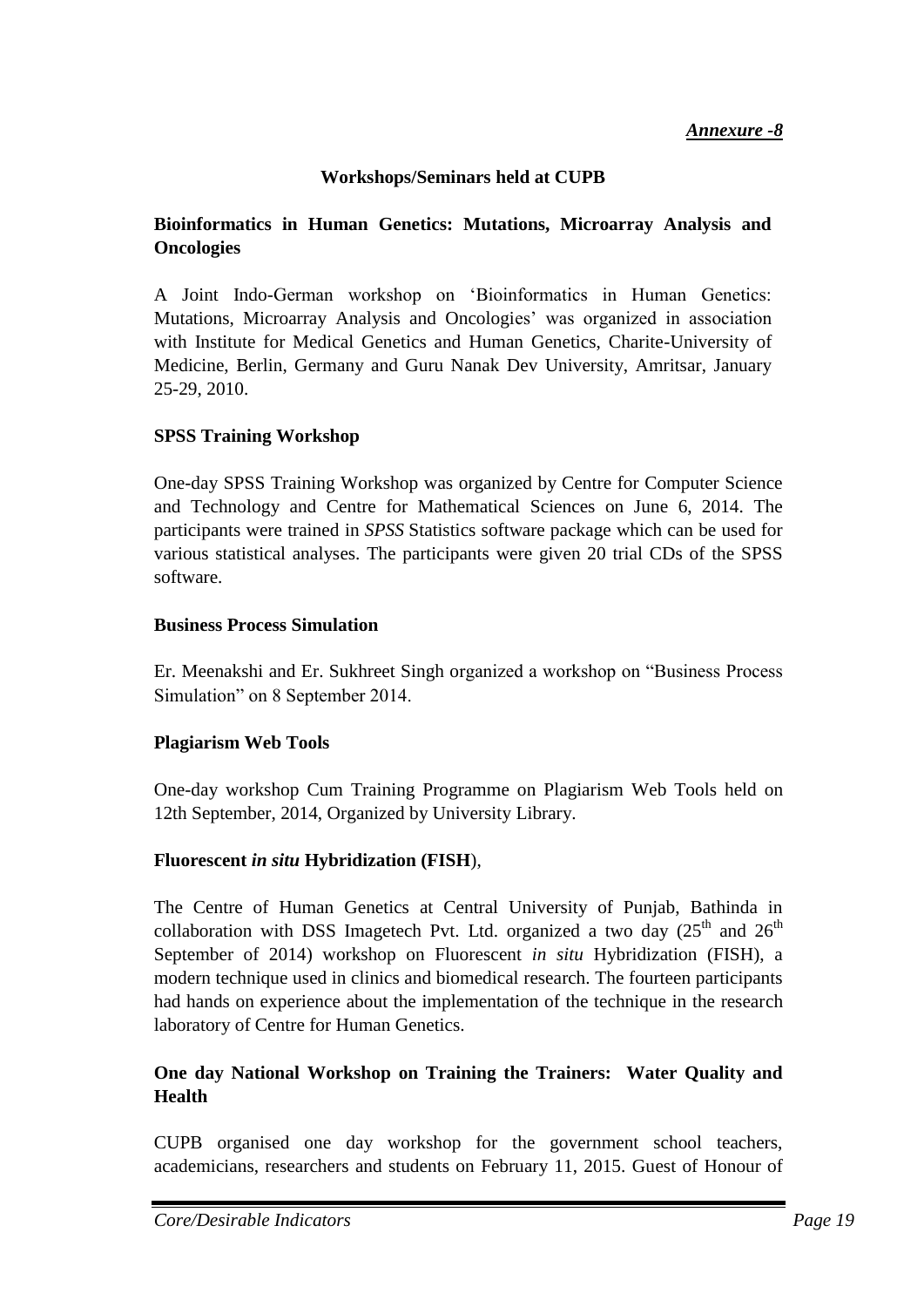the programme: Dr. Amarjit Kaur Kotfatta, District Education Officer (Secondary Major General (Retd.) R. K. Kaushal described the significance of water while quoting from *Shri Guru Granth Sahib* where Air, Water, and earth has been given equal significance as mentor, father and mother respectively which we all should respect. Key speaker of the workshop: Prof. V. K. Garg of Guru Jambheshwar University.

A poster presentation competition was also organised during the function in which more than 40 participants took part.

## **Bio-diversity for Sustainable Development**

Workshop on 'Bio-diversity for Sustainable Development' organized in collaboration with Punjab State Council for Science and Technology, Chandigarh, National Bio Diversity Authority and State Bio-Diversity Authority, Punjab on International Day for Biological Diversity dated May 22, 2015. Representatives of NGOs, Social Welfare Clubs and Educational Institutes also participated in the event with great enthusiasm.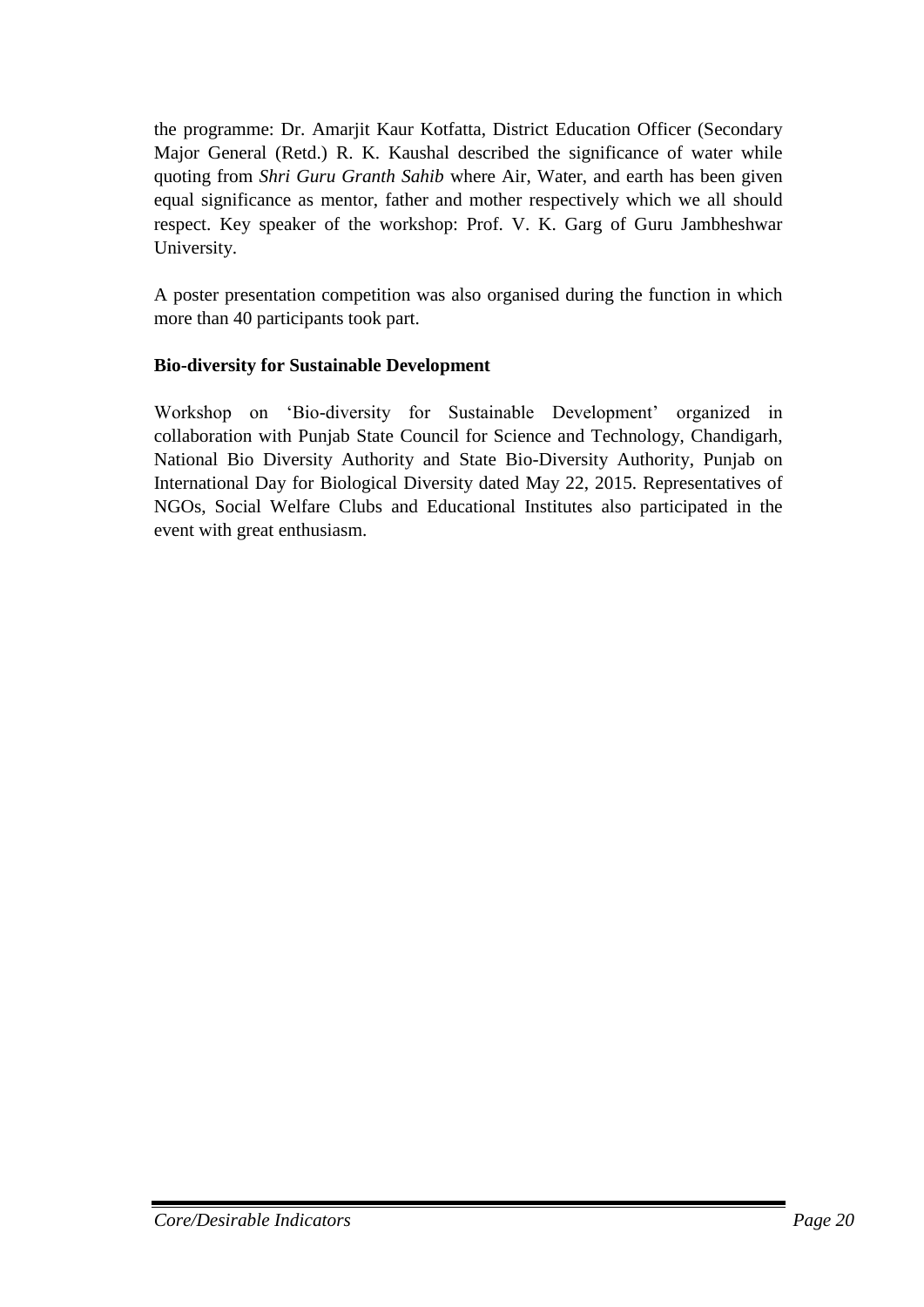

**Students who have qualified National Level Competitive Examination**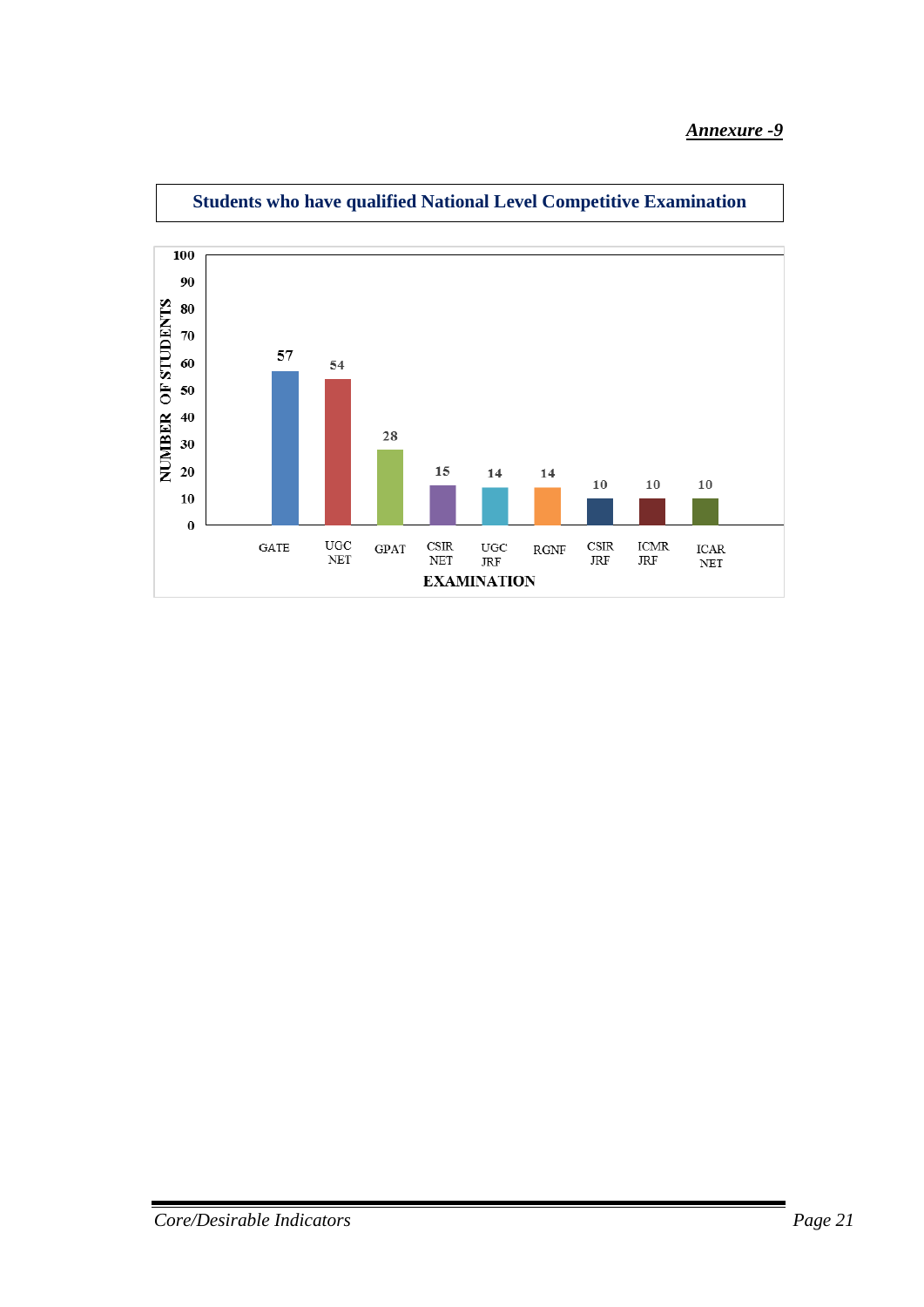## **Outstanding Achievements Recognitions to the credit of CUPB Faculty**

*National :* 

- J C Bose National Fellow: 1
- Fellow, Indian National Science Academy: 1
- Fellow, National Academy of Agricultual Sciences: 1
- Fellow, National Academy of Sciences:1
- Fellow, Indian Academy of Sciences:1
- DST-INSPIRE Faculty Award: 3
- DST Young Scientist Award: 5
- "Young Scientist Award" by Punjab Academy of Sciences at Punjab Science Congress: 1
- Fellow of Punjab Academy of Sciences, 2015 (FPAS):1
- Awardee of UGC special honorarium of Rs 15000 pm till the age of 65 for being Fellow of academies: 1
- Dr. DS Kothari Post-Doctoral fellowship: 3
- Best Educationist Award: 1
- Prof. V.P. Sharma award for contribution in education: 1
- Sudarshan Rakheja Memorial award for best women educationist: 1
- Presidents Inspired Teachers recognition: 1
- Venus International Foundation's Young Faculty Award: 1
- Ramalingaswami Re-entry fellow 1
- Ramanujan fellow 1

## *International :*

Members of CUPB hold important international professional positions:

- Chair/Coordinator, IUFRO (International Union of Forestry Research Organizations, Austria) International Working Party 8.02.04) on Ecology of Alien Invasive Species (2011-2015)
- Chair/Coordinator, IUFRO International WP 4.02.02 on Multipurpose Inventories (2011-15)
- Member IUFRO Task Force on Forests and Biological Invasions (2015-2020)
- New Investigator International Research Grant, Alzheimer"s Association
- One faculty is serving as adjunct faculty at University of Texas Medical Branch.
- British Phycological Society Bursary award, Japanese Government Monbukagakusho Fellowship, NSF-USA Fellowship
- Members of CUPB faculty are working on the editorial boards of, as many as, 44 national and international journals.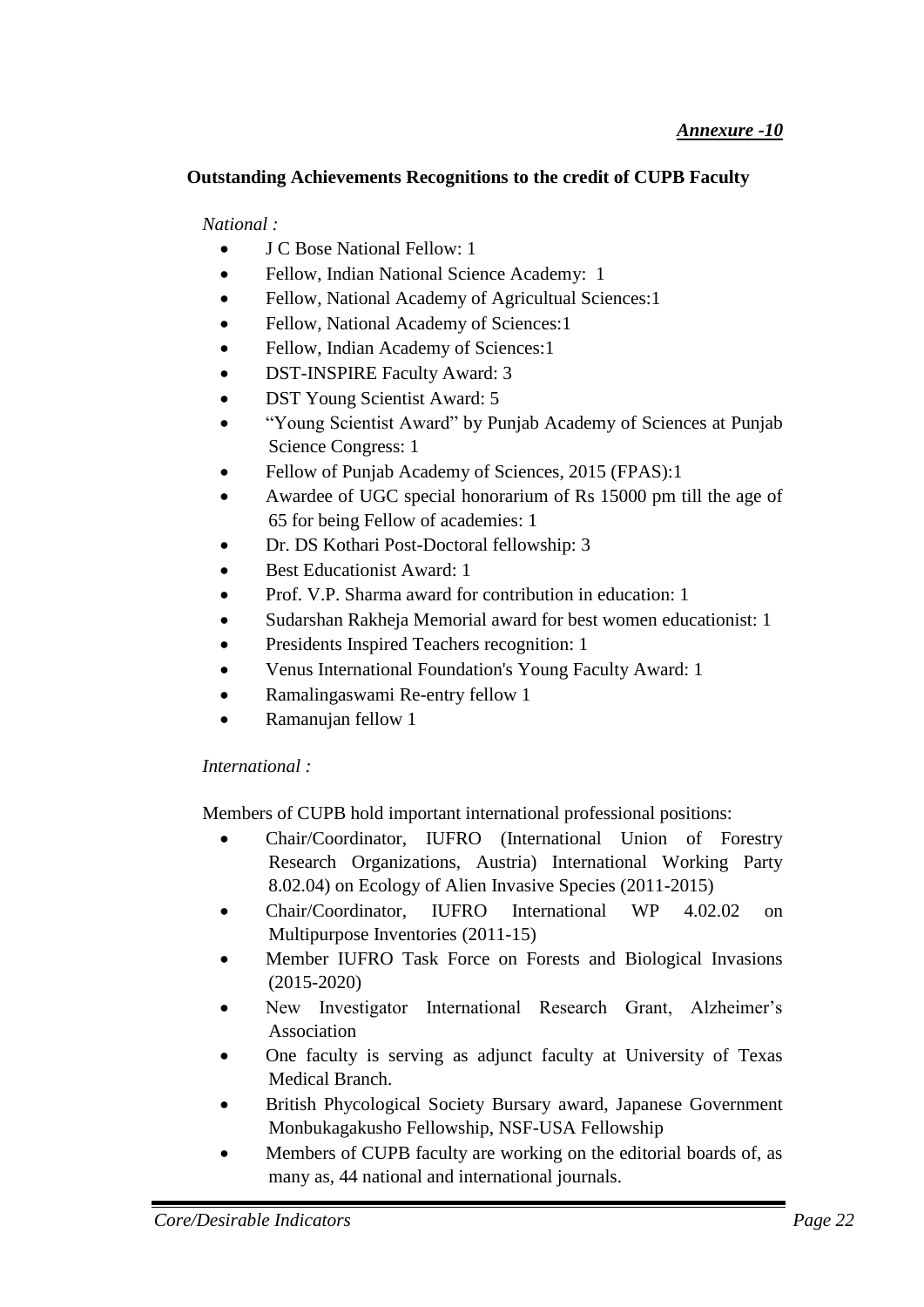## **Input of industries in the curriculum revision process.**

- Various centres like Chemical Sciences, Pharmaceutical Sciences and Natural Products, Environmental Science and Technology, Human Genetics and Molecular Medicine, Computer Science and Technology have made efforts to explore the requirements of the following industries: Panacea Biotech, Zydus, Cadila, Biocon, Sun Pharma, Lupin Laboratories, Thermax India, Merck Speciality, IBM, HP etc.
- Centre for Pharmaceutical Sciences and Natural Products sought feedback from Cipla and Novartis and modified the curriculum of Basics of Drug Design and Drug Action (PMC.513)
- On the advice given by Punjab Pollution Control Board, the Centre for Environmental Science and Technology modified courses of Environmental Pollution (EVS.603), Profiling Environmental Issues (EVS.604), Water Pollution and Control Test (EVS.508) and Air and Noise Pollution and Management (EVS.509).
- CUPB faculty interacts with industry through its advisory bodies like University-Industry Council and University-Industry Forum. Input from corporate bodies helped to include their ideas in the curriculum of the following courses:
	- i) Concepts in Molecular Medicine (LMM.510)
	- ii) Cancer Biology (LMM.552)
	- iii) Radiation Biology (LMM.553)
- CUPB has been benefitted through interactions with the stakeholders in updating the curriculum according to their requirement in the area of anti-cancer medicine, environmental pollution and climate change.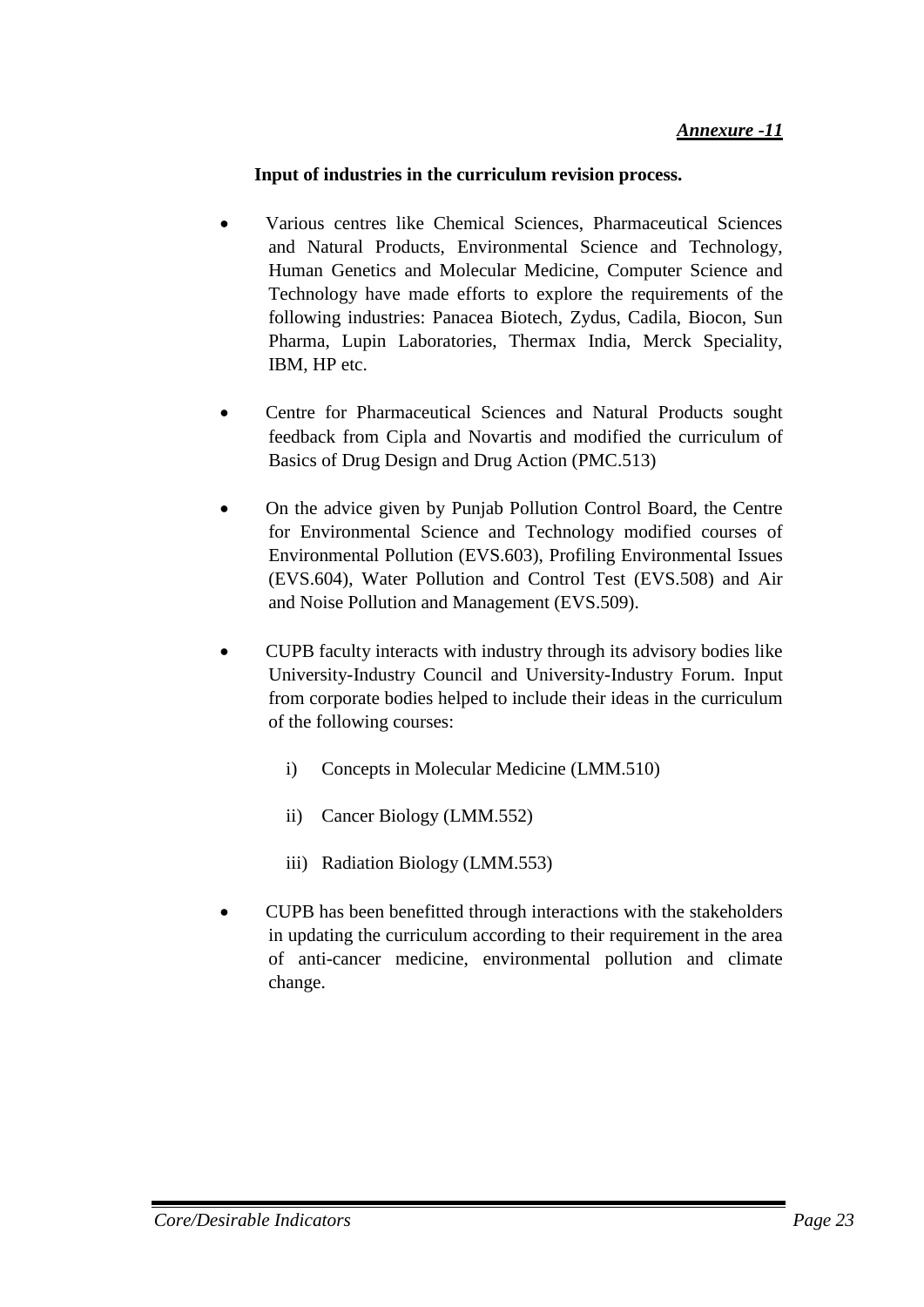| <b>Name of the Centre</b> | of<br><b>Name</b>     | <b>Interdisciplinary</b><br>subjects |  |
|---------------------------|-----------------------|--------------------------------------|--|
|                           | <b>Programmes</b>     | included                             |  |
| <b>Biosciences</b>        | M.Sc. Biosciences     | Application,<br>Computer             |  |
|                           |                       | Chemistry, Botany, Zoology,          |  |
|                           |                       | Microbiology and Biotechnology       |  |
| Central<br>South<br>and   | M.A.<br>International | History, Political Science and       |  |
| <b>Asian Studies</b>      | <b>Studies</b>        | Geography                            |  |
| Human Genetics and        | M.Sc.<br>Human        | Genetics, Molecular<br>Biology,      |  |
| <b>Molecular Medicine</b> | Genetics;<br>M.Sc.    | Bioethics,<br>Immunology,            |  |
|                           | Molecular Medicine    | <b>Radiation Biology</b>             |  |
| <b>Environmental Law</b>  | LL.M.                 | Law, Environmental Science           |  |
| Computational             | M.Sc. Chemistry       | Chemistry,<br>Bioinformatics,        |  |
| <b>Sciences</b>           | (Computational        | Physics                              |  |
|                           | Chemistry),<br>M.Sc.  |                                      |  |
|                           | Physics               |                                      |  |
|                           | (Computational        |                                      |  |
|                           | Physics)              |                                      |  |
| for<br>Centre             | Medicinal<br>M.Sc.    | Chemistry, Medicine,<br>Natural      |  |
| Pharmaceutical            | Chemistry             | Products                             |  |
| Sciences and Natural      |                       |                                      |  |
| Products                  |                       |                                      |  |

# **List of interdisciplinary programmes**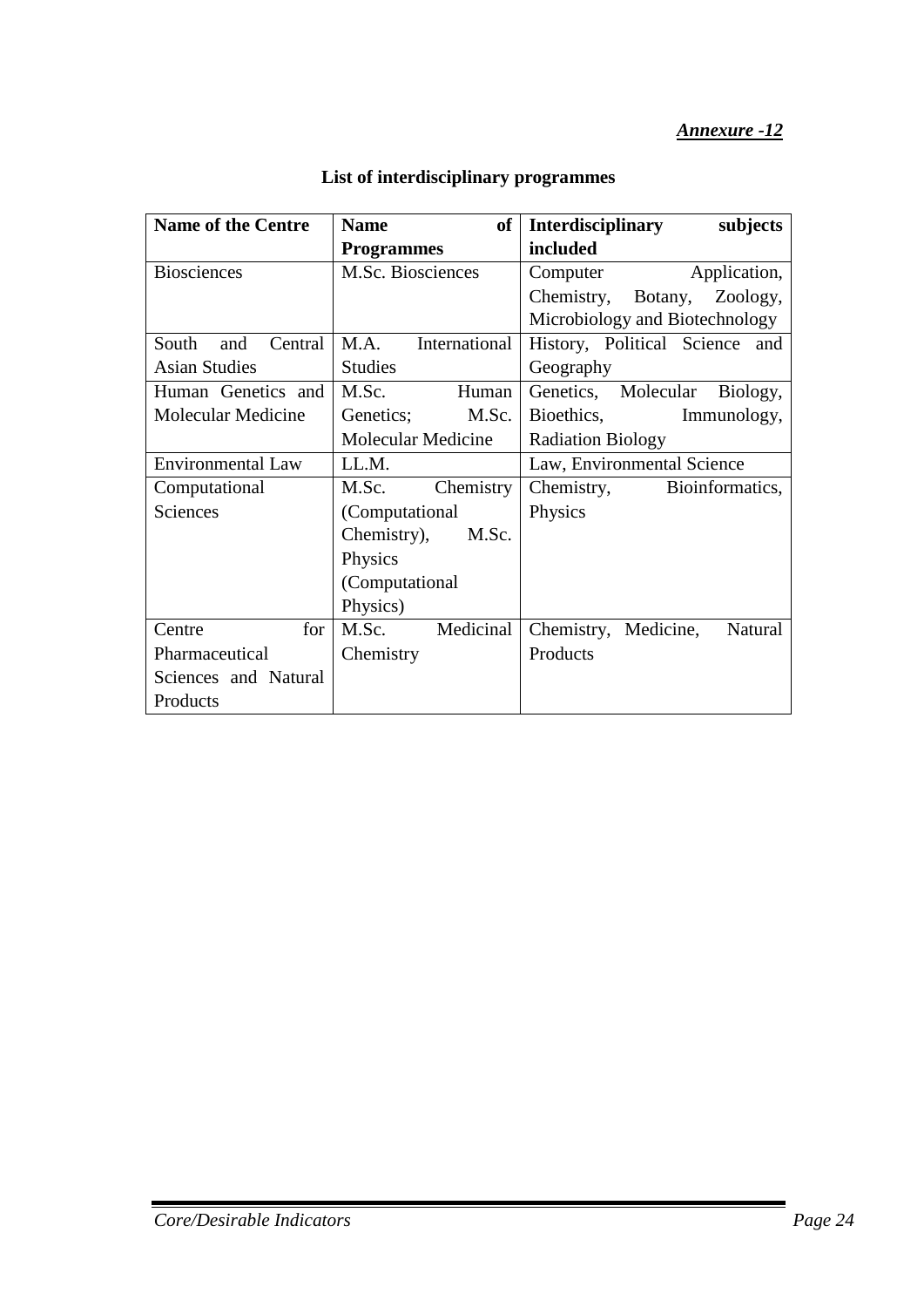## **CUPB faculty's visits, training and experience abroad**

## **Prof. R. K. Kohli**

UNESCO-WHO PDF, Institute of Experimental Botany, Praha, Czechoslovakia, 1978-1979

## **Prof. P. Ramarao**

The University of Illinois, Chicago, USA 1987-1989 Department of Surgery, Beth Israel Hospital, Harvard University, Boston, USA 1989-1990

## **Prof. A. K. Dhawan**

Australian National University, Canberra, Australia 1977-79 Swedish University of Agricultural Sciences, Uppsala 1985 University of California, Davis, USA 1998-99, 2002

## **Prof. R. G. Saini**

University of Sydney, Australia December 1986 - September 1987

## **Prof. A. K. Jain**

University of California, Davis U.S.A. June- August 1986 Royal Institute of Technology, Stockholm, Sweden April –June 1990 Royal Institute of Technology, Stockholm, Sweden January- March 1995

## **Dr. Rakesh Kumar**

University of Leuven, KU Leuven, Belgium Feb. 2012-Feb. 2013

## **Dr. Krishna Kanta Haldar**

Weizmann Institute of Science, Rehovot, Israel, November 2012 Ben-Gurion University of the Negev, Beer Sheva, Israel, July 2013-March 2014

## **Dr. Rajendra Singh Dhayal**

National Dong Hwa University, Hulien, Taiwan July 2011 to Dec. 2014 National Dong Hwa University, Hulien, Taiwan June 2015 to July 2015 National University of Singapore, Singapore November 2011

## **Dr Vinod Kumar**

Siena University Italy, Siena, Italy Jan. 2008 to Dec. 2009 University of Bath, Bath, UK Jan. 2010 to June 2012

## **Dr. Anil K. Mantha**

University of Texas Medical Branch Galveston, TX, USA  $30<sup>th</sup>$ Jan.,  $2006 - 25<sup>th</sup>$ May, 2012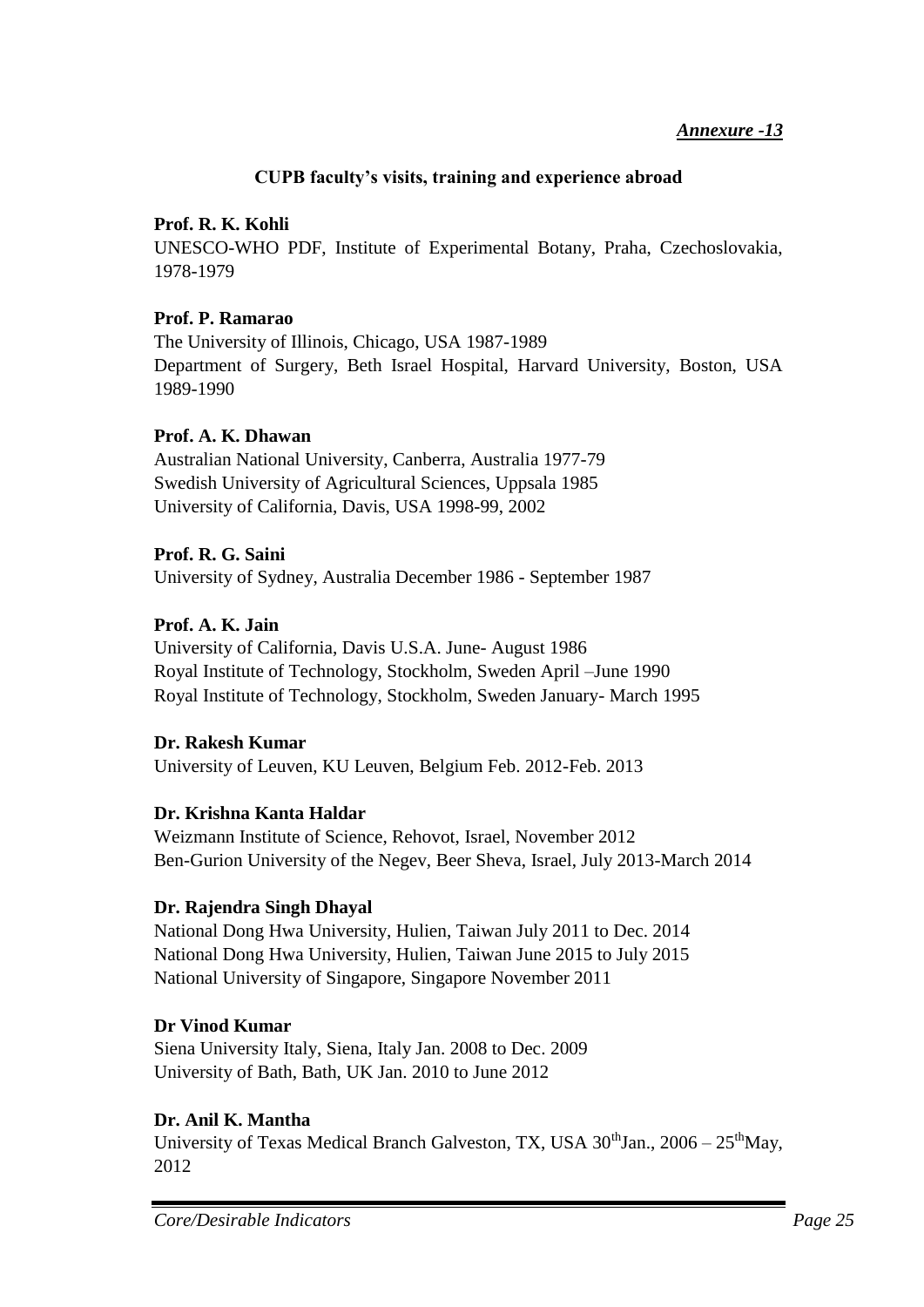## **Dr. Jyoti Prakash**

Jean-Pierre Aubert Research Center INSERM U837, Place de Verdun 59045 Lille cedex France  $7<sup>th</sup>$  Jan., 2008 – 30<sup>th</sup> June, 2014

## **Dr. Ajay Kumar**

Department of Digestive Diseases, Emory University, Atlanta, USA 5<sup>th</sup>March, 2014  $-6^{\text{th}}$ March, 2015

## **Dr. Ramakrishna Wusirika**

Purdue University, West Lafayette, Indiana, USA 1997-2003 Michigan Technological University, Houghton, Michigan, USA 2003-2015

## **Dr. Felix Bast**

Kochi University, Japan April 2005-March 2010 Friday Harbor Laboratories, University of Washington, USA July 2007-August 2007 Natural History Museum, London, England January 2009

#### **Dr. Sanjeev Kumar**

Plant Industry, Centre for Environment and Life Sciences, CSIRO, Floreat, Perth, Western Australia Sep. 25, 2008-Nov. 10, 2008 Plant Industry, Centre for Environment and Life Sciences, CSIRO, Floreat, Perth, Western Australia Oct. 01, 2009-Dec. 21, 2009

## **Dr. Anjana Munshi**

King Saud University, Riyadh, Saudi Arabia 2011-2012

## **Dr. Sandeep Singh**

City of Hope National Medical Centre, Duarte, USA 1 year 6 months; March 2010 to September 2011

#### **Dr. Monisha Dhiman**

University of Texas, Galveston, Texas, USA 6 years 1 month April 2006-May2012

#### **Harish Chander**

Queen"s University, Canada June 5, 2010 – Jan. 19, 2014 Mount Sinai School of Medicine, New York, USA November, 2006 – May 31- 2010 Institute for Basic Research, Staten Island, New York USA Jan 31,2005 – November 2006

## **Dr. Sabyasachi Senapati**

University of Groningen, Groningen, The Netherlands March – September 2011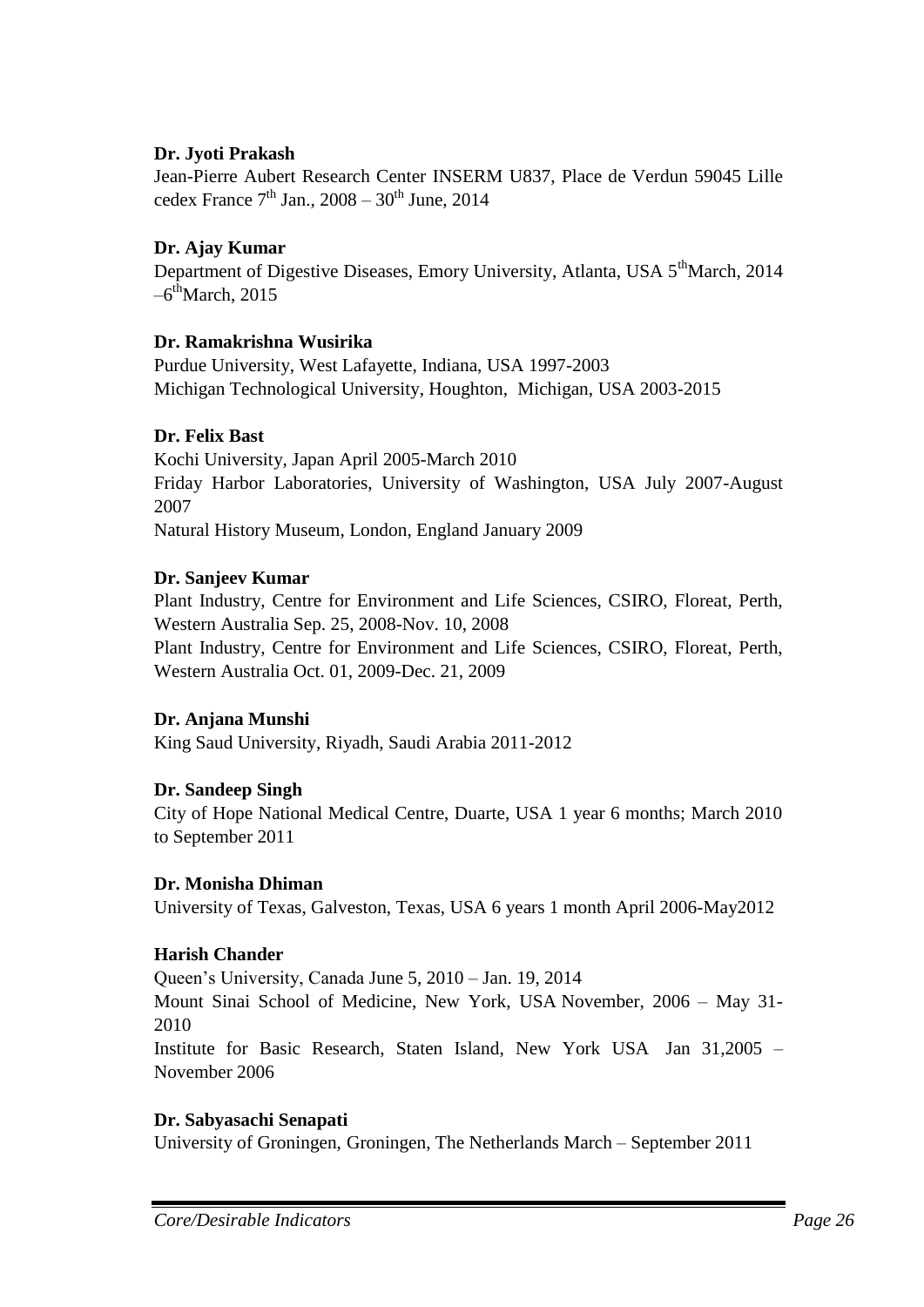## **Aklank Jain**

Oncology Institute of Southern Switzerland, Bellinzona Switzerland February 2005- March 2007 MD Anderson Cancer Centre, Houston, Texas, USA June 2007-Febraruary 2011 The University of Texas at Austin, Texas, USA March 2011-June 2012

## **Dr. Somesh Baranwal**

University of Pennsylvania, Phialadelphia PA. USA October 2004 - April 2007 Louisiana State University, New Orleans, LA. USA May 2007- July 2010 University of Rochester, Rochester NY USA and Virginia Commonwealth University, Richmond, VA. USA July 2010-January 2013 Virginia Commonwealth University, Richmond, VA. USA February 2013- June 2015

## **Dr. Kousik Giri**

Sheffield University, Sheffield, UK December 2009 – December 2012 Birmingham University, Birmingham, UK March 2007 – December 2009

## **Dr Mahesh Kulharia**

Max Planck Institute for Molecular Physiology and Dortmund University, Germany 2003 – 2008 Cardiovascular Research Institute Maastricht and University of Maastricht, The Netherlands 2008 – 2010 Leeds University, Leeds, UK 2005 – 2007

## **Dr Purshotam Sharma**

University of Lethbridge, Alberta, Canada January 2012 – April 2015

## **Dr. Dhanya M.S**

University of Saskatchewan, Saskatoon, Canada Sep, 2008- Feb, 2009

## **Dr. Ashok Kumar**

Michigan Technological University, Houghton, USA 15-08-2013 - 20-12-2013

## **Dr. J. K. Pattanaik**

Annual Goldschmidt 2007 Conference, Cologne University, Germany August 2007(12 days) The University of Florence, Florence, Italy August 2013(13 days)

## **Dr. Vinay Kumar Rao Associate Professor**

Academic Exchange programme on Buddhism in Xian, China July-Aug 2009 Department of Archaeology, Myanmar Sept-Nov, 2010

## **Dr. Nishtha Kaushiki**

Waseda University, Tokyo, Japan August 2008 - September 2008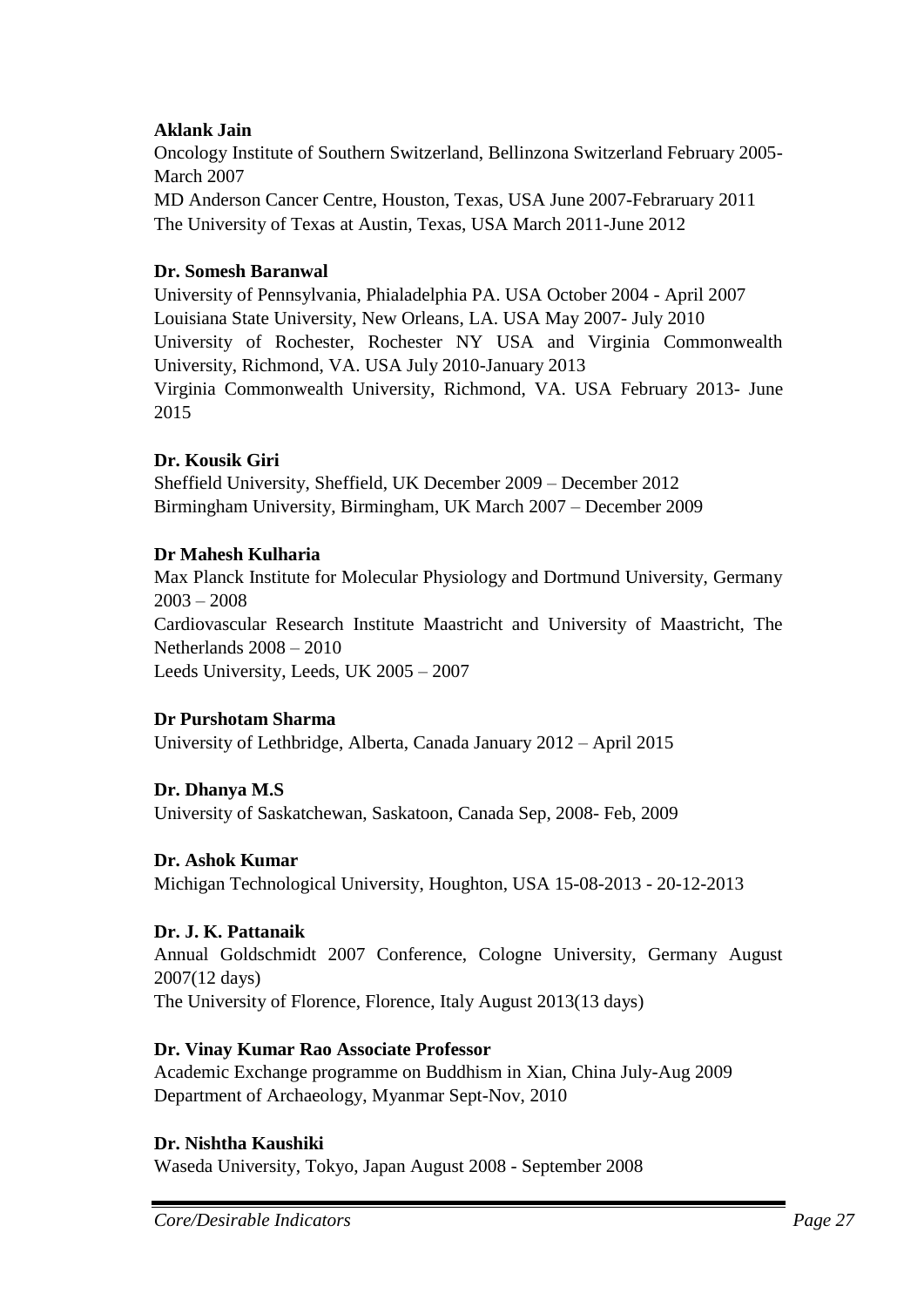| <b>Particulars</b>                                     | <b>Semester</b><br>/ Batch | Date of<br>Last<br><b>Exam</b> | <b>Last date</b><br>submit<br>Award<br>List to<br>Exam.<br><b>Cell</b> | Date of<br><b>Result</b><br><b>Declared</b><br>after all | <b>Days</b><br>after<br>date<br>of<br>submi<br>awar<br>d List |
|--------------------------------------------------------|----------------------------|--------------------------------|------------------------------------------------------------------------|----------------------------------------------------------|---------------------------------------------------------------|
| <b>End Semester</b><br><b>Examination June</b><br>2015 | 4th/<br>2013-14            | 08.06.201<br>5                 | within 7<br>days                                                       | 25.06.2015                                               | 9                                                             |
| <b>End Semester</b><br><b>Examination June</b><br>2015 | 2nd/2014<br>$-15$          | 12.06.201<br>5                 | within 7<br>days                                                       | 25.06.2015                                               | 5                                                             |
| June 2015<br>Improvement<br>Examination                | 2nd/2013<br>$-14$          | 12.06.201<br>5                 | within 7<br>days                                                       | 24.06.2015                                               | $\overline{4}$                                                |

**Declaration of result during Academic Year December 2014 – 2015**

\*after checking and verification of Result and Tabulation Sheets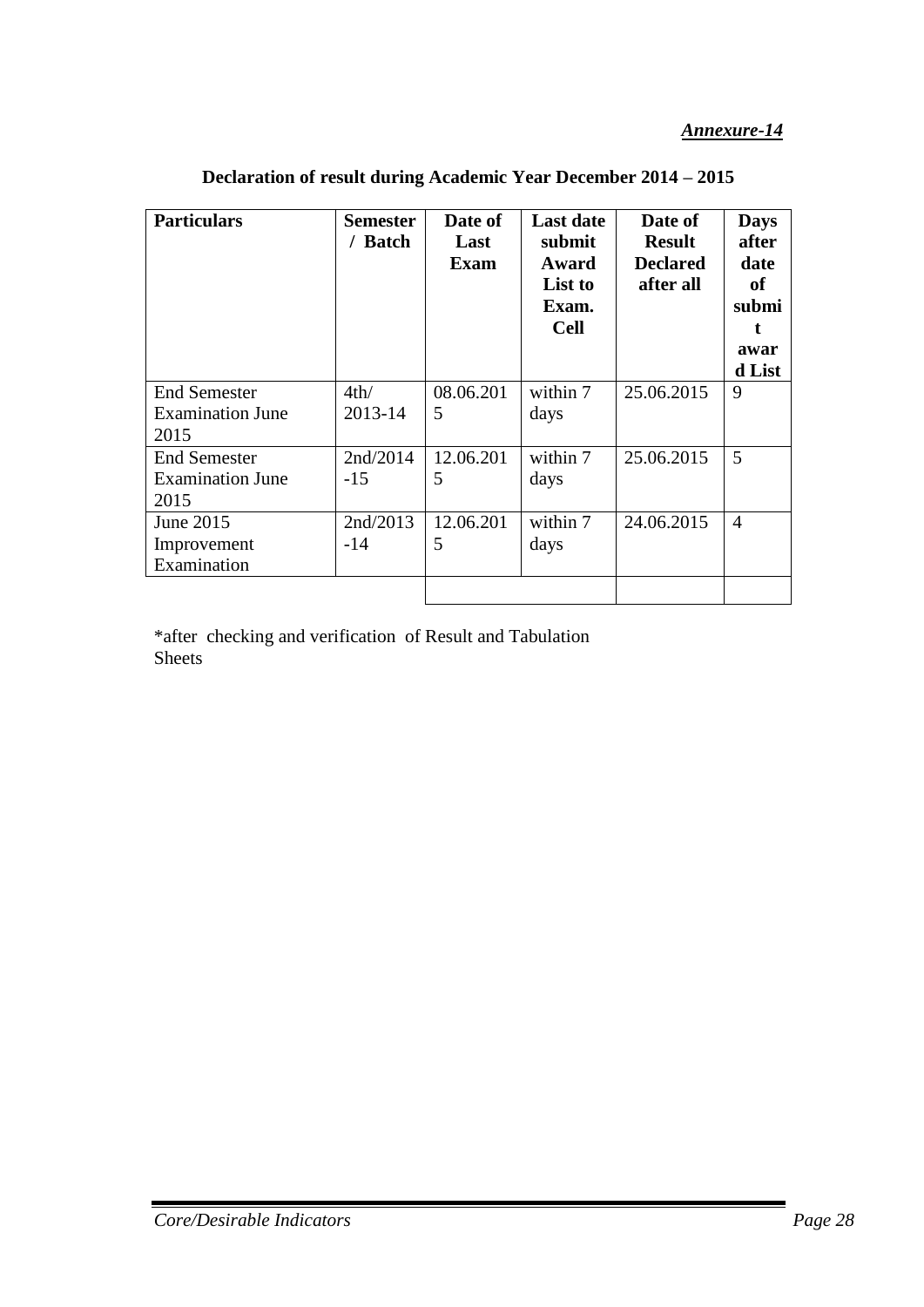| <b>Academic Year</b> | No. of<br><b>Student</b><br><b>Admitted</b> | <b>Students</b><br>appeared in<br>final<br><b>Examination</b> | Absent/Fail/<br>Reappear | Pass | Pass %<br><b>of</b><br>entire<br>batch |
|----------------------|---------------------------------------------|---------------------------------------------------------------|--------------------------|------|----------------------------------------|
| 2009-10              | 10                                          | 10                                                            | $\theta$                 | 10   | 100.00                                 |
| 2010-11              | 32                                          | 26                                                            | $\Omega$                 | 26   | 100.00                                 |
| 2011-12              | 66                                          | 57                                                            | $\overline{0}$           | 57   | 100.00                                 |
| 2012-13              | 129                                         | 90                                                            | $\Omega$                 | 90   | 100.00                                 |
| 2013-14              | 219                                         | 175                                                           | $\overline{4}$           | 171  | 97.71                                  |
| 2014-15              | 192                                         | 156                                                           | 20                       | 136  | 87.18                                  |
| <b>Total</b>         | 648                                         | 514                                                           | 24                       | 490  | 95.33                                  |

## **Average pass Percentage of Students**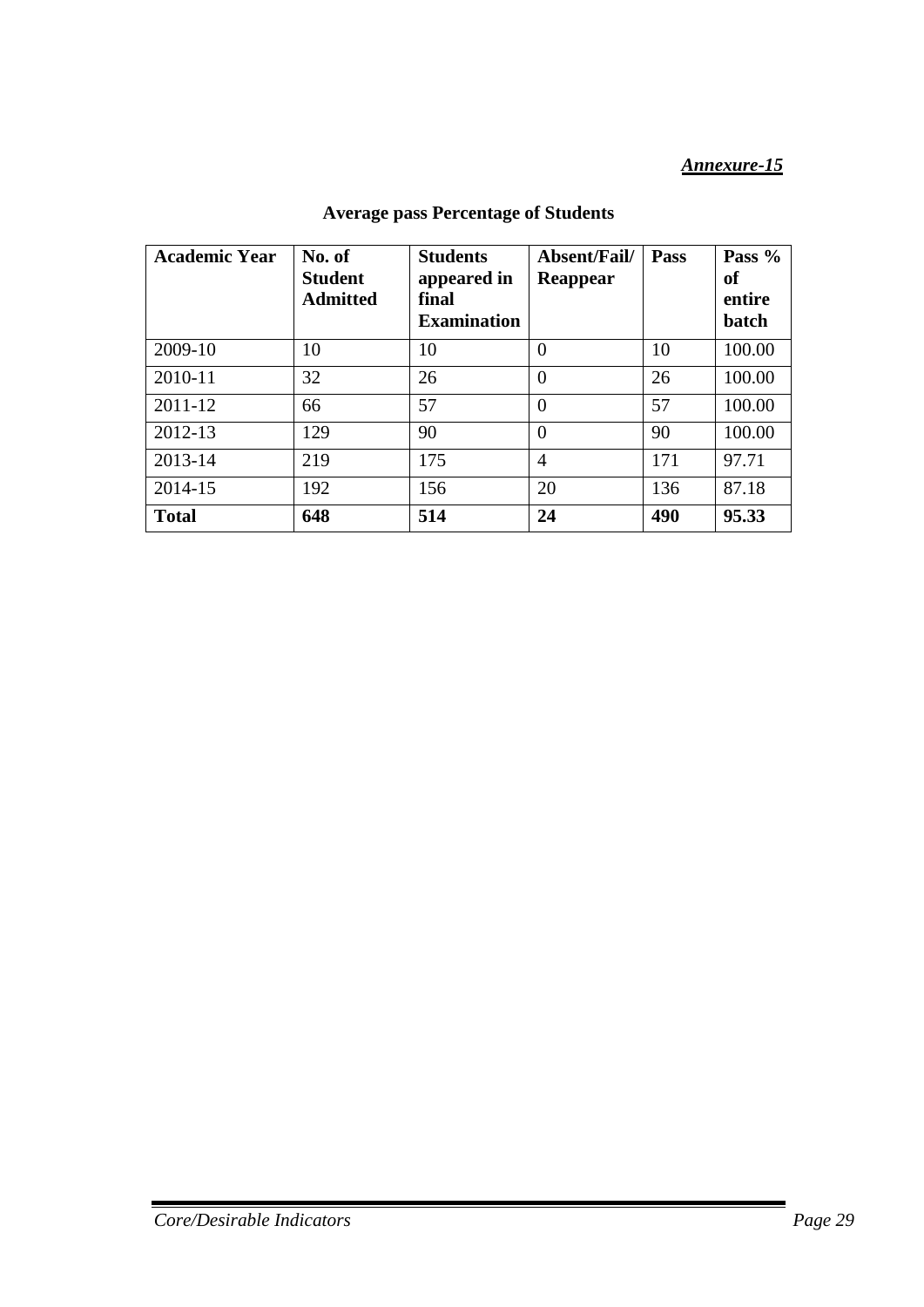| S.No. | Name of             | <b>Centre</b>                  | <b>Organisation/Institution</b>  |
|-------|---------------------|--------------------------------|----------------------------------|
|       | <b>Student</b>      |                                | where employed                   |
| 1.    | Mr. Shokit          | <b>Centre for Biosciences</b>  | Teacher, Department of           |
|       | Amin Poswal         |                                | Education, State of Jammu and    |
|       |                     |                                | Kashmir, Srinagar.               |
| 2.    | Mr. Ashish          | <b>Centre for Biosciences</b>  | Resident Engineer, Confocal      |
|       | <b>Kumar Pandey</b> |                                | Laser Scanning Microscope, Ms.   |
|       |                     |                                | DSS Imagetech,<br>New Delhi,     |
|       |                     |                                | Placed at Imaging facility,      |
|       |                     |                                | CUPB.                            |
| 3.    | Mr. Rajiv           | <b>Centre for Biosciences</b>  | Scientific Assistant, Forensic   |
|       | Kumar               |                                | Science Laboratory, Punjab       |
|       |                     |                                | Police Academy, Phillaur,        |
|       |                     |                                | Ludhiana.                        |
| 4.    | Sheetal             | <b>Centre for Biosciences</b>  | Senior Associate (Indexing and   |
|       | Sharma              |                                | Abstracting) Innodata India Pvt. |
|       |                     |                                | Ltd., Sector 62, Noida.          |
| 5.    | Deependra           | Centre for Chemical and        | Data Analyst                     |
|       | Kumar               | <b>Pharmaceutical Sciences</b> | Innodata, New Delhi.             |
| 6.    | Vinay Gupta         | Centre for Chemical and        | <b>Technical Analyst</b>         |
|       |                     | <b>Pharmaceutical Sciences</b> | Evalueserve, Gurgaon, New        |
|       |                     |                                | Delhi.                           |
| 7.    | Prakriti Monga      | Centre for Chemical and        | <b>Chemical Analyst</b>          |
|       |                     | <b>Pharmaceutical Sciences</b> | Ind Swift, Chandigarh.           |
| 8.    | Nidhi Singh         | Centre for Chemical and        | PGT teacher, Ghaziabad, UP.      |
|       |                     | <b>Pharmaceutical Sciences</b> |                                  |
| 9.    | Ramandeep           | Centre for Chemical and        | Lecturer, Mata Sahib Kaur,       |
|       | Kaur                | <b>Pharmaceutical Sciences</b> | college Talwandi Sabo.           |
| 10.   | Ashish Ranjan       | Centre for Chemical and        | <b>Research Associate</b>        |
|       | Dwivedi             | <b>Pharmaceutical Sciences</b> | Integral Biosciences, New        |
|       |                     |                                | Delhi.                           |
| 11.   | Anil Rana           | Centre for Chemical and        | <b>Research Associate</b>        |
|       |                     | <b>Pharmaceutical Sciences</b> | Integral Biosciences, New        |
|       |                     |                                | Delhi.                           |
| 12.   | Vijayinder          | Centre for Chemical and        | <b>Research Associate</b>        |
|       | Saini               | <b>Pharmaceutical Sciences</b> | Integral Biosciences, New Delhi  |
| 13.   | Gagandeep           | Centre for Chemical and        | Data Analyst                     |
|       | Kaur                | <b>Pharmaceutical Sciences</b> | Parexal (Heron), Chandigarh.     |
| 14.   | Mayank              | Centre for Chemical and        | Pharmacist, NRHM, Bathinda.      |
|       |                     | <b>Pharmaceutical Sciences</b> |                                  |
| 15.   | Gaurav Joshi        | Centre for Chemical and        | Project Fellow (UGC Major        |

## **List of students placed at various organizations**

*Core/Desirable Indicators Page 30*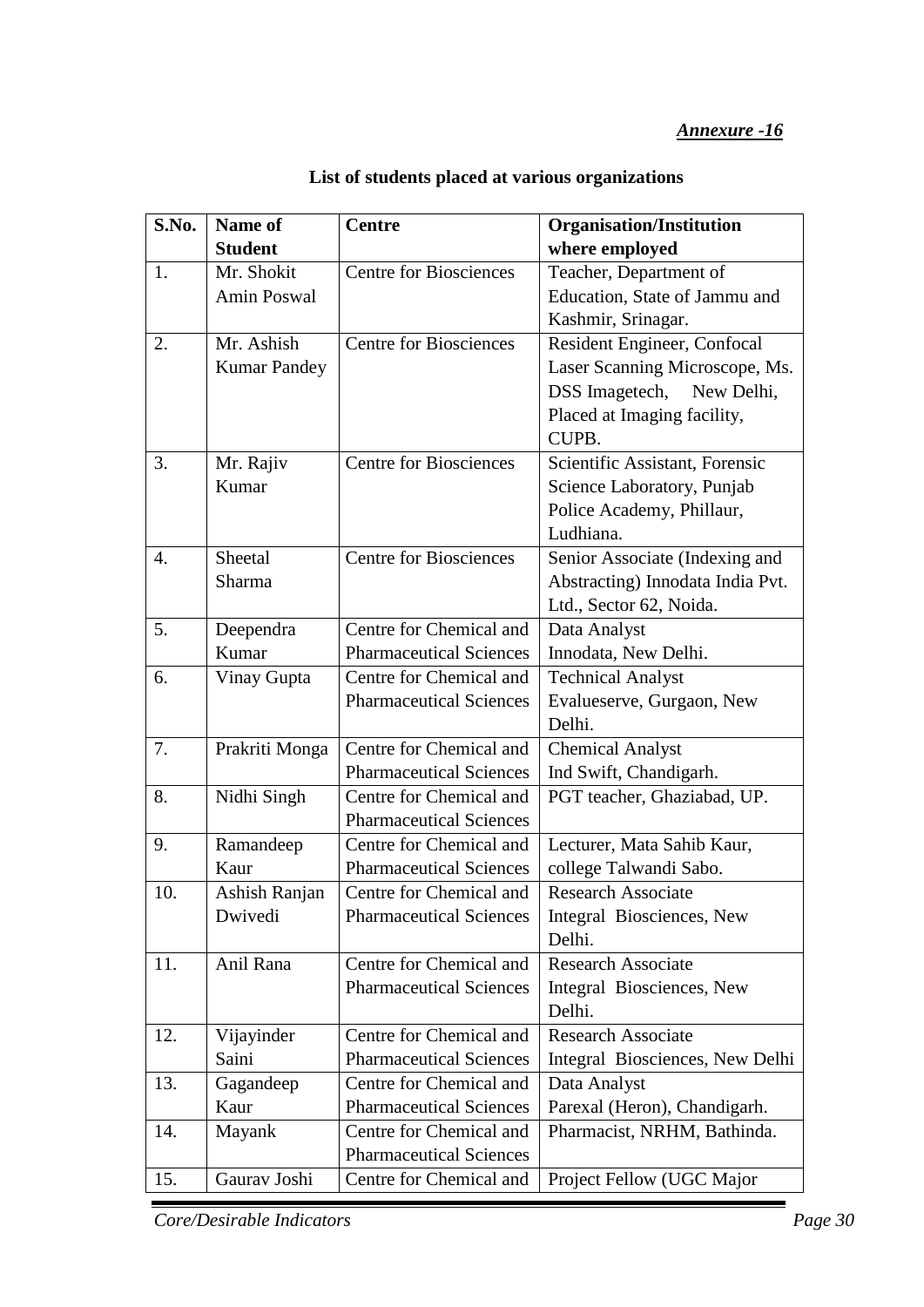|     |               | <b>Pharmaceutical Sciences</b> | Project), Central University of     |
|-----|---------------|--------------------------------|-------------------------------------|
|     |               |                                | Punjab, Bathinda.                   |
| 16. | Khushmeet     | Centre for Computer            | Inspector (Grade 1), Department     |
|     | Singh         | Science and Technology         | of Food Civil Supplies and          |
|     |               |                                | Consumer Affairs, Govt of           |
|     |               |                                | Punjab.                             |
| 17. | Mandeep       | <b>Centre for Computer</b>     | Inspector (Grade 1), Department     |
|     | Singh         | Science and Technology         | of Food Civil Supplies and          |
|     |               |                                | Consumer Affairs, Govt of           |
|     |               |                                | Punjab.                             |
| 18. | Amandeep      | Centre for Computer            | Junior Research Fellow (JRF)        |
|     | Kaur          | Science and Technology         | <b>Terminal Ballistics Research</b> |
|     |               |                                | Laboratory (TBRL) -Defence          |
|     |               |                                | <b>Research and Development</b>     |
|     |               |                                | Organization (DRDO).                |
| 19. | Krishan Singh | Developmental                  | Researcher, Planning                |
|     |               | Economics                      | Commission, Chandigarh.             |
| 20. | Rajpreet Kaur | Developmental                  | Teacher, Govt. Sen. Sec. school,    |
|     |               | Economics                      | Pathrala, Bathinda                  |
| 21. | Pushpinder    | Developmental                  | Teacher, Govt. Middle School,       |
|     | Kaur          | Economics                      | Mandi Khurd, Bathinda.              |
| 22. | Disha Bains   | Comparative Literature         | Assistant Prof in English at        |
|     |               |                                | K.M.R.D. Jain college,              |
|     |               |                                | Malerkotla.                         |
| 23. | Manpreet Kaur | <b>Comparative Literature</b>  | PGT-English                         |
|     |               |                                | Govt. Adarsh Sen. Sec. School,      |
|     |               |                                | Bukan Khan Vala, Ferozpur.          |
| 24. | Rajbinder     | Centre for                     | Setia Paper Mill, Muktsar,          |
|     | Singh         | <b>Environmental Science</b>   | Punjab.                             |
|     |               | and Technology                 |                                     |
| 25. | Kirti Shrama  | Centre for                     | Satluj Jal Vidyut Nigam Ltd.        |
|     |               | <b>Environmental Science</b>   | Jhabri, Shimla, Himachal            |
|     |               | and Technology                 | Pradesh.                            |
| 26. | Parminder     | Centre for                     | ATMA Scheme, Govt. of India         |
|     | Singh         | <b>Environmental Science</b>   |                                     |
|     |               | and Technology                 |                                     |
| 27. | Tarandeep     | Centre for                     | Akal College, Faridkot, Punjab      |
|     | Kaur          | <b>Environmental Science</b>   |                                     |
|     |               | and Technology                 |                                     |
| 28. | Rimzim Gill   | Centre for                     | Food Inspector, Govt. of Punjab,    |
|     |               | <b>Environmental Science</b>   | <b>Muktsar</b>                      |
|     |               | and Technology                 |                                     |
| 29. | Amita Bhatti  | Centre for                     | University of Birmingham, UK        |
|     |               | <b>Environmental Science</b>   |                                     |
|     |               | and Technology                 |                                     |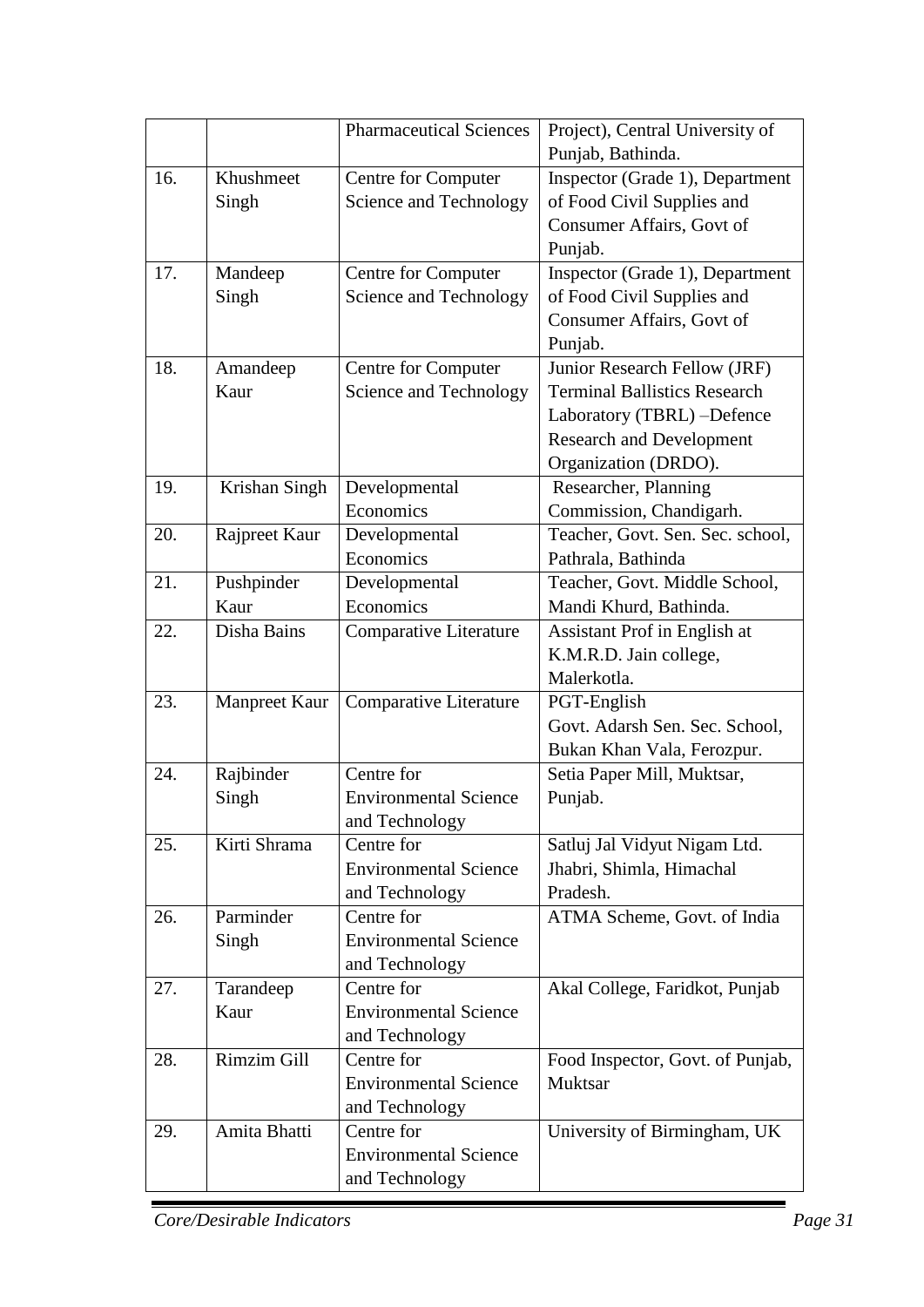| <b>Session</b> | <b>Total</b><br><b>Intake</b>             | Gen<br><b>Seats</b> | <b>SC Seats</b> | <b>OBC</b><br><b>Seats</b> | <b>ST</b><br><b>Seats</b> | <b>PWD</b><br><b>Seats</b> | <b>Total</b><br><b>Filled</b><br><b>Seats</b> |
|----------------|-------------------------------------------|---------------------|-----------------|----------------------------|---------------------------|----------------------------|-----------------------------------------------|
| 2009-10        | 20                                        | $\overline{4}$      | 3               | 3                          | $\theta$                  | $\overline{0}$             | 10                                            |
| 2010-11        | 32                                        | 23                  | 3               | 5                          |                           | $\theta$                   | 32                                            |
| 2011-12        | 110                                       | 52                  | 4               | 9                          |                           | $\overline{0}$             | 66                                            |
| 2012-13        | 145                                       | 86                  | 18              | 22                         | 3                         | $\overline{0}$             | 129                                           |
| 2013-14        | 301                                       | 128                 | 30              | 52                         | 7                         | 2                          | 219                                           |
| 2014-15        | 290                                       | 127                 | 25              | 34                         | 4                         | 1                          | 191                                           |
| 2015-16        | 507                                       | 246                 | 50              | 104                        | 27                        | $\theta$                   | 427                                           |
| Total          | 1405                                      | 666                 | 133             | 229                        | 43                        | 3                          | 1074                                          |
|                | Aggregate % age of<br><b>Seats Filled</b> | 47.40               | 9.47            | 16.30                      | 3.06                      | 0.21                       | 76.44                                         |

**SC, ST and OBC students admitted to CUPB**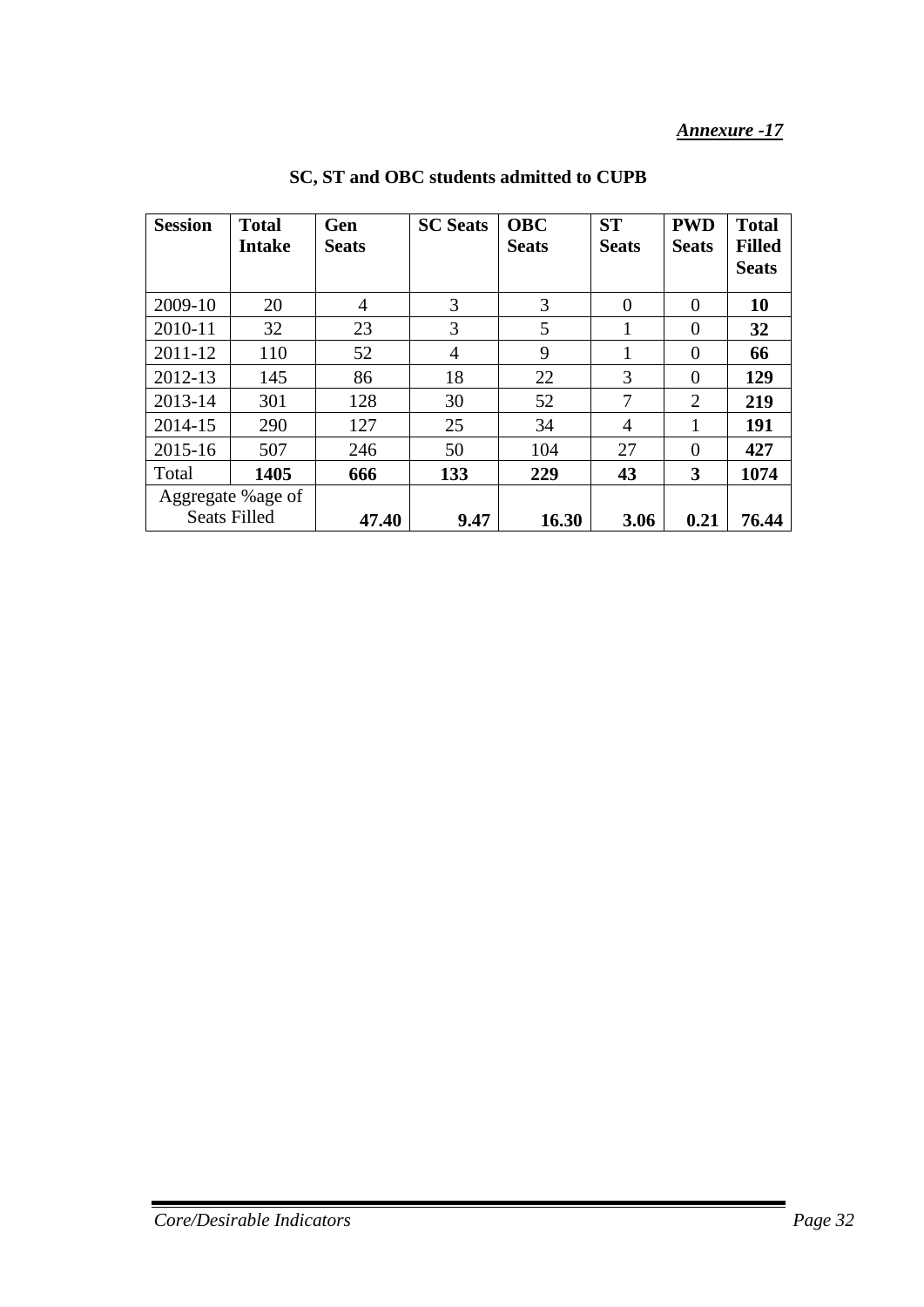| Faculty /         | $%$ of    | $%$ of         | $%$ of     | $%$ of         | <b>SC</b> | ST             | <b>OB</b>   | $%$ of          |
|-------------------|-----------|----------------|------------|----------------|-----------|----------------|-------------|-----------------|
| <b>Department</b> | faculty   | faculty        | faculty    | faculty        |           |                | $\mathbf C$ | faculty         |
|                   | from the  | from           | from       | from           |           |                |             | with            |
|                   | same      | other          | universiti | other          |           |                |             | Post-Doc        |
|                   | universit | universiti     | es outside | countrie       |           |                |             | /Work           |
|                   | y         | es within      | the State  | ${\bf S}$      |           |                |             | <b>Experien</b> |
|                   |           | the State      |            |                |           |                |             | ce at           |
|                   |           |                |            |                |           |                |             | Foreign         |
|                   |           |                |            |                |           |                |             | Universit       |
|                   |           |                |            |                |           |                |             | ${\bf y}$       |
| Centre for        | None      | 50             | 50         | $\overline{0}$ | 01        | $\overline{a}$ | 01          | 50%             |
| Chemical          |           |                |            |                |           |                |             |                 |
| Sciences          |           |                |            |                |           |                |             |                 |
| Centre for        | None      | 75             | 25         | $\overline{0}$ |           |                | 01          | 25%             |
| Pharmaceutic      |           |                |            |                |           |                |             |                 |
| al Sciences       |           |                |            |                |           |                |             |                 |
| and Natural       |           |                |            |                |           |                |             |                 |
| Products          |           |                |            |                |           |                |             |                 |
| Centre for        | None      | 25             | 75         | $\overline{0}$ | 01        | $\overline{a}$ | 01          | 60%             |
| Animal            |           |                |            |                |           |                |             |                 |
| Sciences          |           |                |            |                |           |                |             |                 |
| Centre for        | None      | 40             | 40         | 20             |           |                | 01          | 60%             |
| Plant             |           |                |            |                |           |                |             |                 |
| Sciences          |           |                |            |                |           |                |             |                 |
| Centre for        | None      | 25             | 75         | $\overline{0}$ | 01        |                |             | 50%             |
| Biochemistry      |           |                |            |                |           |                |             |                 |
| and               |           |                |            |                |           |                |             |                 |
| Microbial         |           |                |            |                |           |                |             |                 |
| Sciences          |           |                |            |                |           |                |             |                 |
| Centre for        | None      | $\overline{0}$ | 100        |                | 01        |                | 01          | 66%             |
| Physical          |           |                |            |                |           |                |             |                 |
| Sciences          |           |                |            |                |           |                |             |                 |
| Centre for        | None      | 60             | 40         | $\overline{0}$ |           |                | 01          |                 |
| Environment       |           |                |            |                |           |                |             |                 |
| al Science        |           |                |            |                |           |                |             |                 |
| and               |           |                |            |                |           |                |             |                 |
| Technology        |           |                |            |                |           |                |             |                 |
| Centre for        | None      | 15             | 85         | $\overline{0}$ | 01        |                | 01          | 43%             |
| Human             |           |                |            |                |           |                |             |                 |
| Genetics and      |           |                |            |                |           |                |             |                 |
| Molecular         |           |                |            |                |           |                |             |                 |

## **The details of faculty diversity**

 $\overline{\phantom{a}}$ 

*Core/Desirable Indicators Page 33*

'n